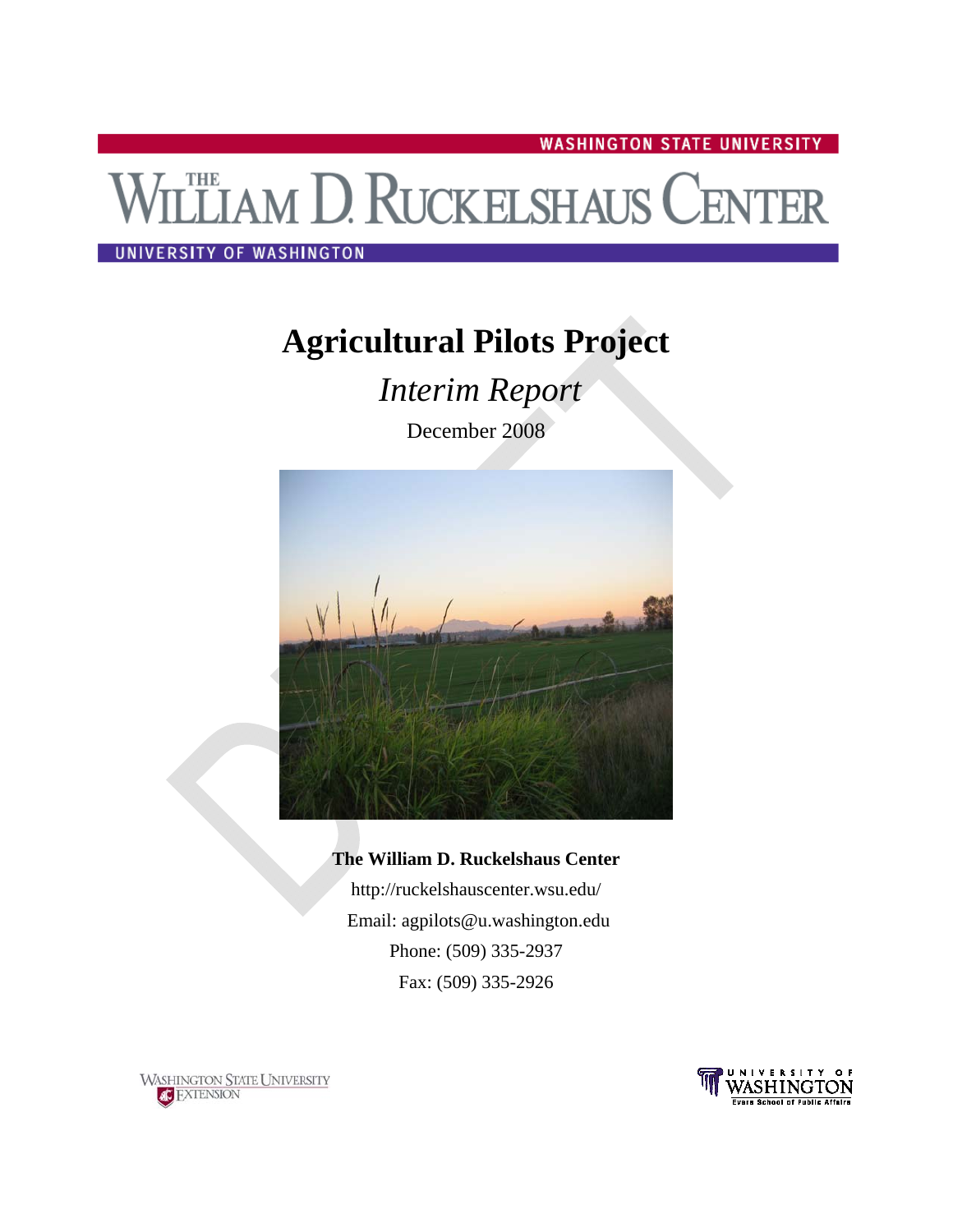## **Report Contents**

| <b>PILOT UPDATES</b>                                                                       | 3  |
|--------------------------------------------------------------------------------------------|----|
| 1. Farming for Wildlife, Skagit Delta: The Nature Conservancy Error! Bookmark not defined. |    |
|                                                                                            |    |
|                                                                                            |    |
|                                                                                            |    |
|                                                                                            |    |
|                                                                                            |    |
| 3. Beefing Up the Palouse – an Alternative to the Conservation Reserve Program (CRP) 8     |    |
|                                                                                            |    |
|                                                                                            |    |
|                                                                                            |    |
|                                                                                            |    |
|                                                                                            |    |
| CHALLENGES, NEXT STEPS AND CONTACT INFORMATION                                             | 15 |
| <b>APPENDICES</b>                                                                          | 16 |
|                                                                                            |    |
|                                                                                            |    |
|                                                                                            |    |
|                                                                                            |    |
|                                                                                            |    |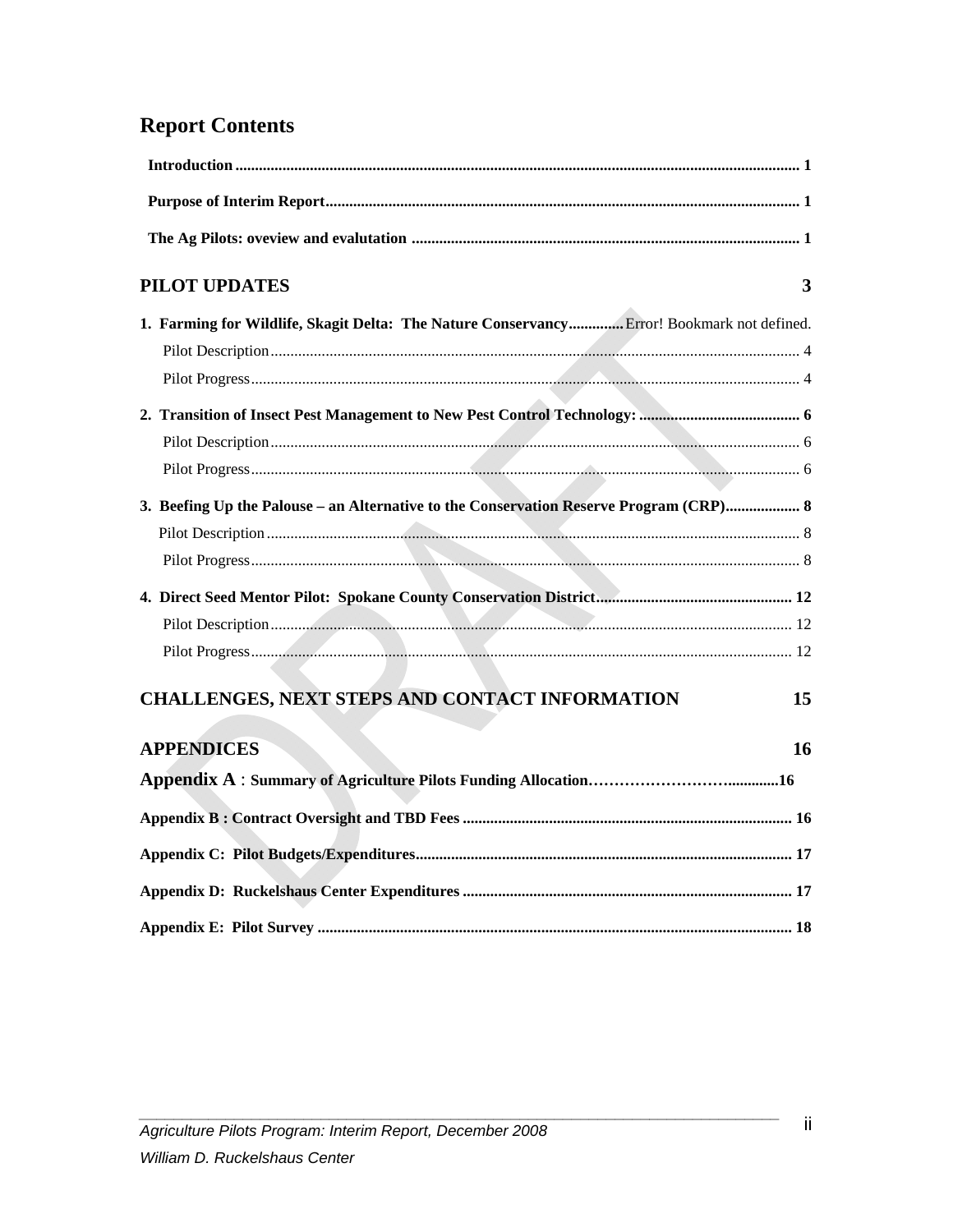## *Introduction*

The dual goals of the Agricultural Pilots Project are to "promote innovative ways to enhance farm income" while at the same time "improve natural resource protection".<sup>1</sup> The Project also seeks to build bridges among the agriculture and environmental communities.

The Agriculture Pilots Project draws upon the practical problem solving skills, imagination, commitment, and collaborative capabilities of Washington State agricultural producers, members of the environmental community and others. At the same time, the Project draws upon well established agricultural and environmental research in order to help translate innovative ideas into reality by evaluating their feasibility, effectiveness and potential for dissemination.

In the 2007, the Governor and Legislature provided \$500,000 for a proof of concept phase for the Agricultural Pilots Project. The funding was provided to fund and evaluate four pilots that best demonstrate the dual goals of the Project.

## *Purpose of Interim Report*

The purpose of this report is to provide an update on the status of the Project. The report will also:

- outline the overall pilot evaluation approach and timeline.
- furnish a progress update on each of the four selected pilot projects.

This is the second interim report required by the interagency agreement between the Washington State Office of Financial Management (OFM), and Washington State University (WSU). The next interim report will be issued on April  $30<sup>th</sup>$ ,  $2009$ , followed by a final report on June  $30<sup>th</sup>$ , 2009. If you wish a copy of the first interim report (August 2008), it available from the William D. Ruckelshaus Center.

## *The Ag Pilots*

At the request of the Governor's Office, the Ruckelshaus Center developed the Agriculture Pilots Project to encourage innovative demonstration projects that promote a vital agricultural economy as well as produce benefits for the environment. The four pilots are: *Farming for Wildlife*; an effort that seeks to support wildlife and agriculture in the Skagit Delta through a voluntary, science based, conservation strategy that includes creating farmland habitat for shorebirds; *Transition of Insect Pest Management to New Pest Control Technology,* a pilot that seeks to enhance understanding and encourage the wider adoption of environmentally friendly integrated pest management strategies while maintaining acceptable crop protection and profitability, and increasing worker safety; *G&L Farms-Transition to a Sustainable Future*, a pilot that seeks to test the feasibility and replicability of converting land coming out of the Conservation Reserve Program (CRP) into a vertically integrated grass-fed beef production system; and the *Direct Seed Mentor Program*, that seeks to increase the use of direct seeding methods in Spokane County through the use of mentors and side-by-side on-farm demonstrations.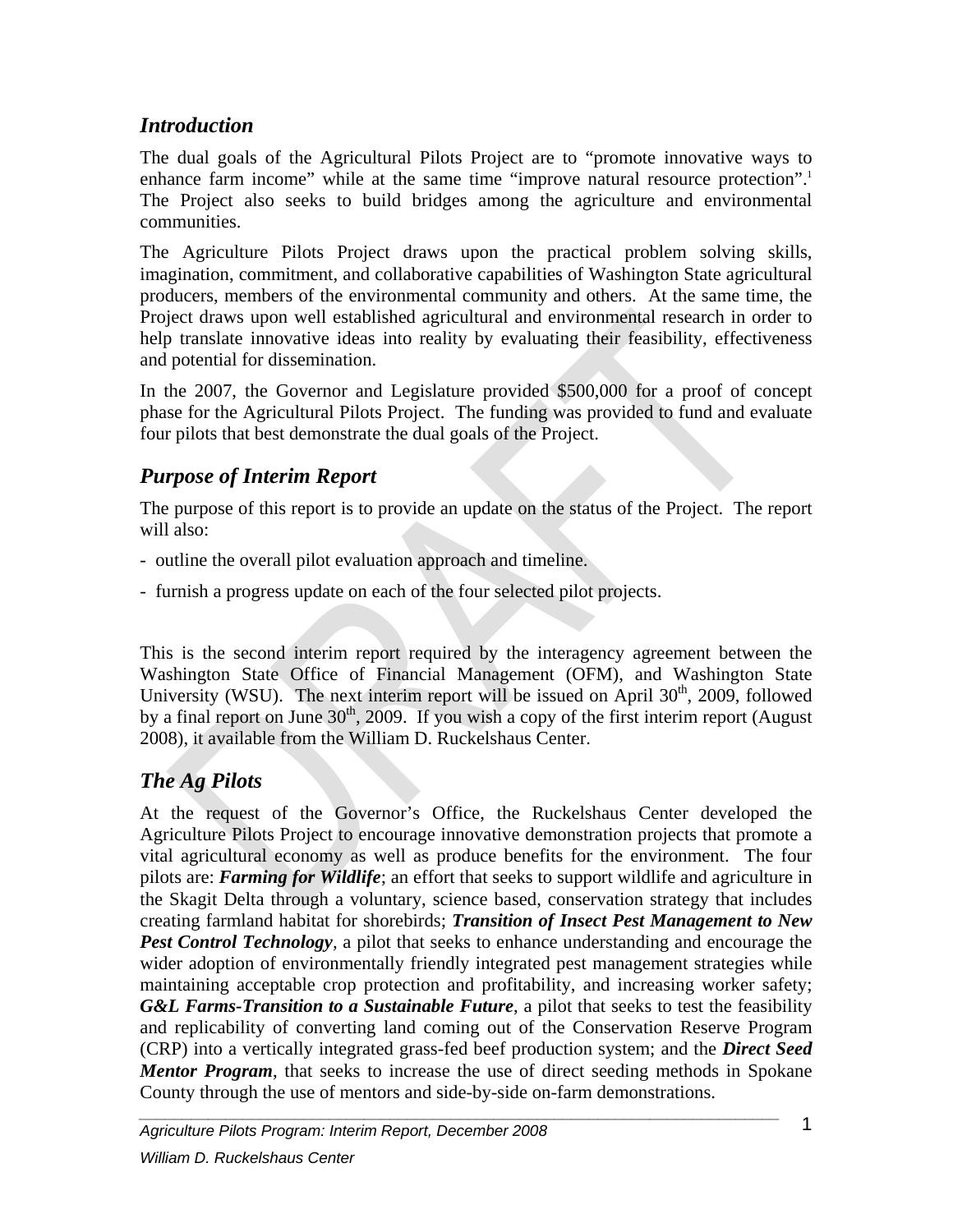#### *Agriculture Pilot Evaluation Process*

The Center is responsible for the evaluation of the pilots and an overall assessment of the value of the Ag Pilots Project. To meet these responsibilities the Center has employed Dr. William Budd and Kara Whitman, Research Assistant.

Each pilot proposal was required to put forward an evaluation approach. The proposed evaluation methods were reviewed by Center staff and technical experts for "appropriateness and feasibility" as part of the pilot selection process. While these evaluations will measure the success of each individual pilot, further evaluation is needed to discern the success of the Ag Pilots Project as a whole and to make recommendations for the future of the project.

#### **Methodology for Assessing the Overall Value of the Ag Pilot Project**

To evaluate the success, value, and overall merits of the Ag Pilots Project, a *cluster evaluation* will be used. Cluster evaluations, or knowledge-generating evaluations, are used when there are multiple projects or programs of similar scope that have been implemented in varied ways; in order to "identify general patterns of effectiveness." A cluster evaluation groups projects of similar intent into 'clusters' and synthesizes the findings from each. Cluster evaluation has been extensively used in the evaluation of grant programs.

The project selection criteria will be used to assess the overall success of the Ag Pilots Project. The evaluation will be a combination of the reviews of project update meetings, interviews, surveys, and a synthesis of each pilots' outcomes. The interviews and surveys will look at the less tangible outcomes of the Ag Pilots Project, including: sustainability beyond the pilot stage, pilot replicability to other places in Washington State, and conditions by which trust, collaborative relationships, synergy, and leadership are fostered and whether those conditions exist in the Ag Pilot Projects and its link, if any, to project outcomes. Agricultural viability and environmental stewardship will be addressed by synthesizing the results of the individual pilot outcomes (See Appendices).

#### **Timeline:**

- June 2008 December 2009: Project updates with project leads and affiliated partners. **(In Progress)**
- June 2008 January 2009: Evaluation materials production, including interview questions, and survey tools. **(In Progress)**

 Note: Need to get consent from WSU Institutional Review Board (IRB) for the use of interview questions and survey tool.

 January 2009 – April 2009: Conduct interviews and surveys, and synthesize results of individual evaluations. **(Future)**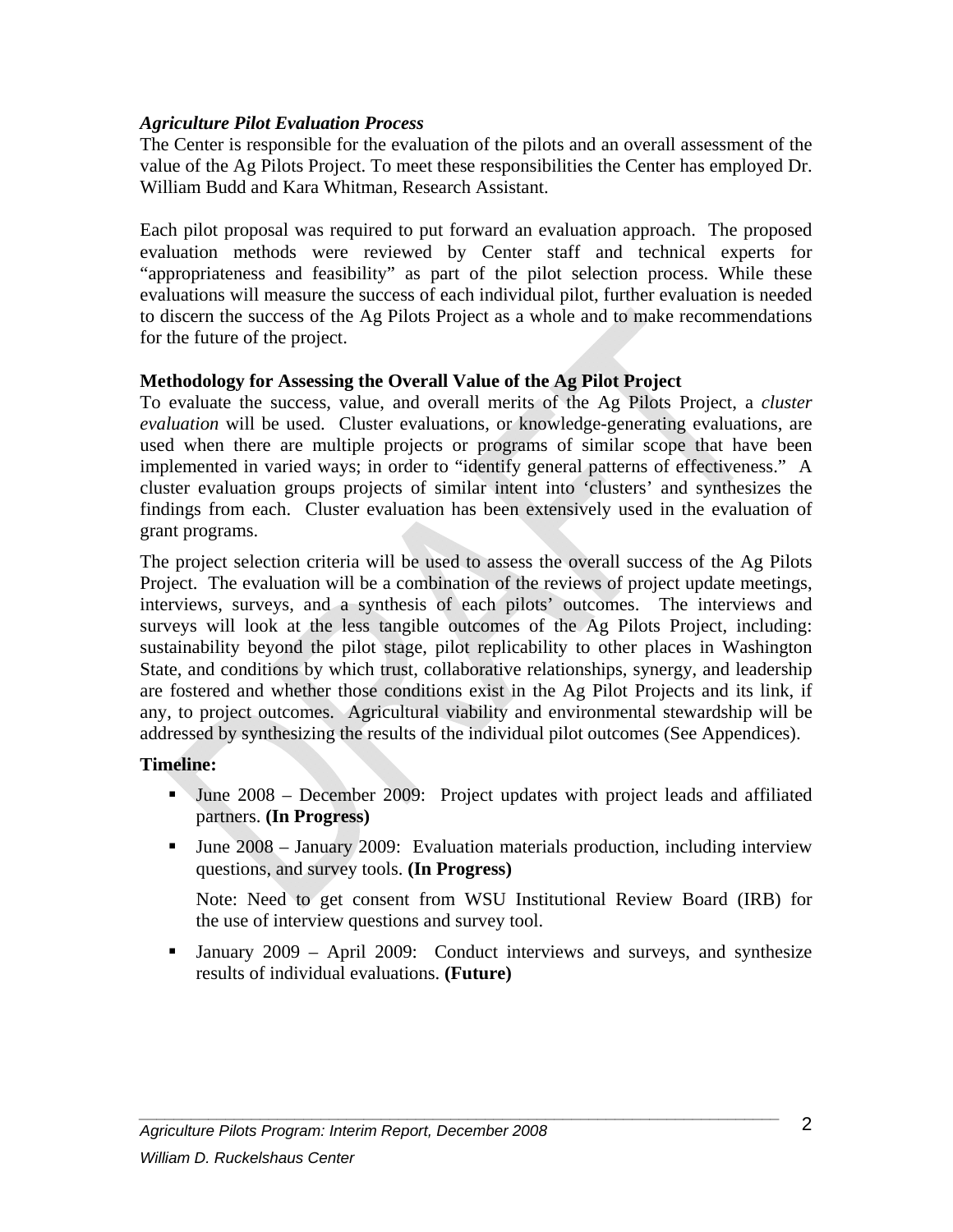## **The Pilots**

The Agriculture Pilots Project has been in progress since the allocation of the initial funds in June of 2008. The pilots have made significant progress and are currently in the implementation stage of the overall Project. Following are updates on each pilot.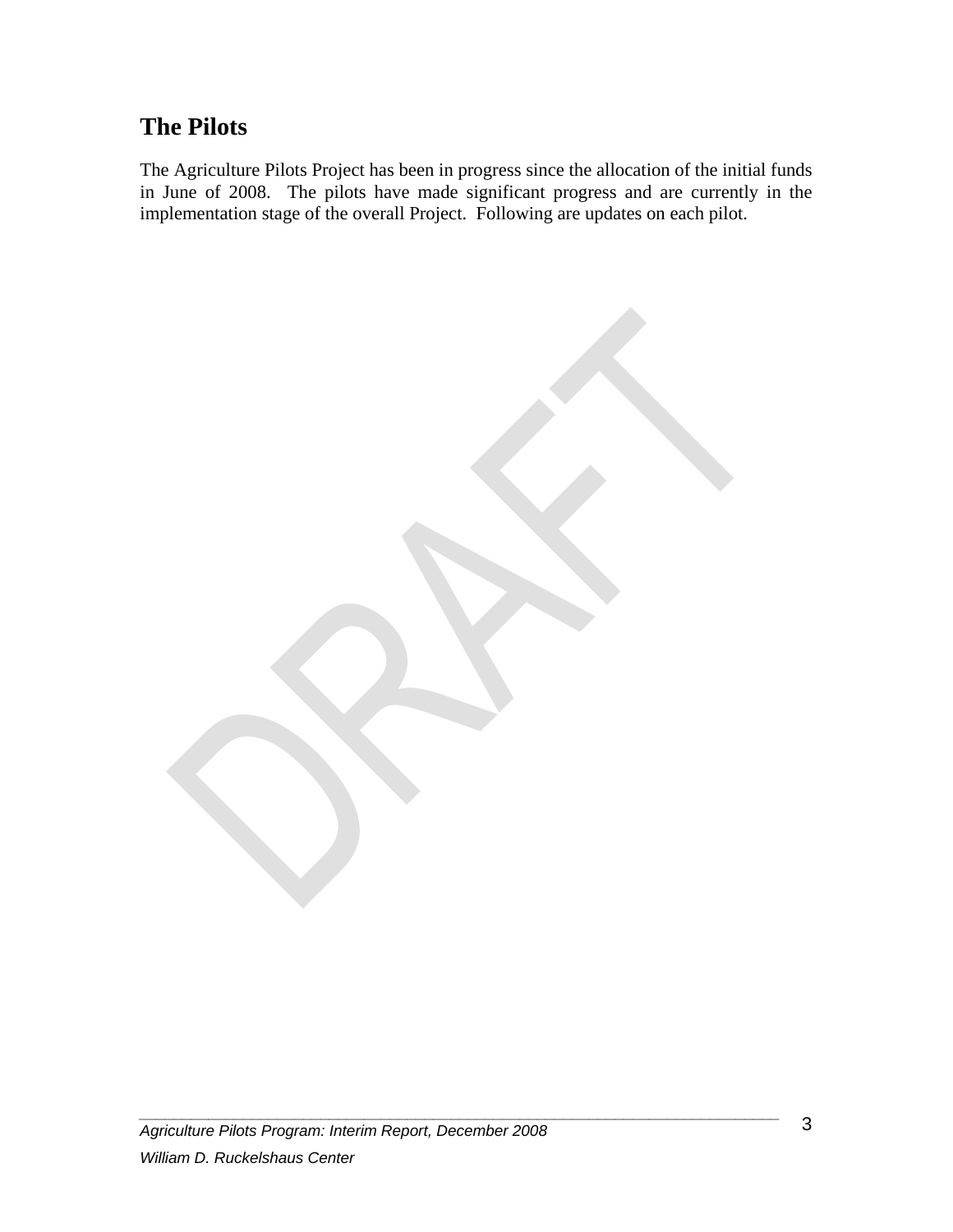#### *1. Farming for Wildlife, Skagit Delta: The Nature Conservancy*

#### **Pilot Description**

The Farming for Wildlife (FfW) pilot is investigating the ecological, economic, and agronomic effects of three farm management practices: flooding, sod harvest, and grazing. The primary goal of this project is to determine whether certain crop rotation practices may benefit soils and farmers while also providing temporary wetland habitat for shorebirds and other wetland dependent species. Experimental treatments have been implemented on over 200 acres at three privately owned farms in the Skagit Delta: the Hedlin Farm, the Mesman Farm, and the Thulen Farm. Baseline monitoring was completed in the Spring of 2007, and the habitat rotation (flooding) and the two crop rotations (sod harvest and grazing) were applied beginning in June 2007.

#### **Pilot Progress**

Preliminary results suggest that flooding of agricultural lands can rapidly create wetland habitats that are beneficial to shorebirds and other wetland dependent species. At the Hedlin and Mesman farms, wetland plant species - primarily cattails and rushes - have extensively colonized the flooded sites. At the Hedlin farm, reed canary grass is also a dominant species. Little vegetation has become established in the flooded field at the Thulen farm, likely due to the lack of consistent water on the field over the course of the year.

On all the farms, shorebirds have been most abundant on the flooded sites during the fall migration period. The fall sampling period coincides with the driest period of the year in the Skagit Valley when non-estuarine wetlands are likely to be completely unavailable to shorebirds. In contrast, during the winter, shorebird use of flooded fields was lowest. Many fields in the region have saturated soils and standing water, thereby providing numerous habitat options. Peeps (Calidrus sp.) yellowlegs, and dowitchers comprise the primary groups of shorebirds observed on the flooded fields



Mesman Farm Flooded site August 2007.



Mesman Farm flooded Site August 2008.

#### **Future Work**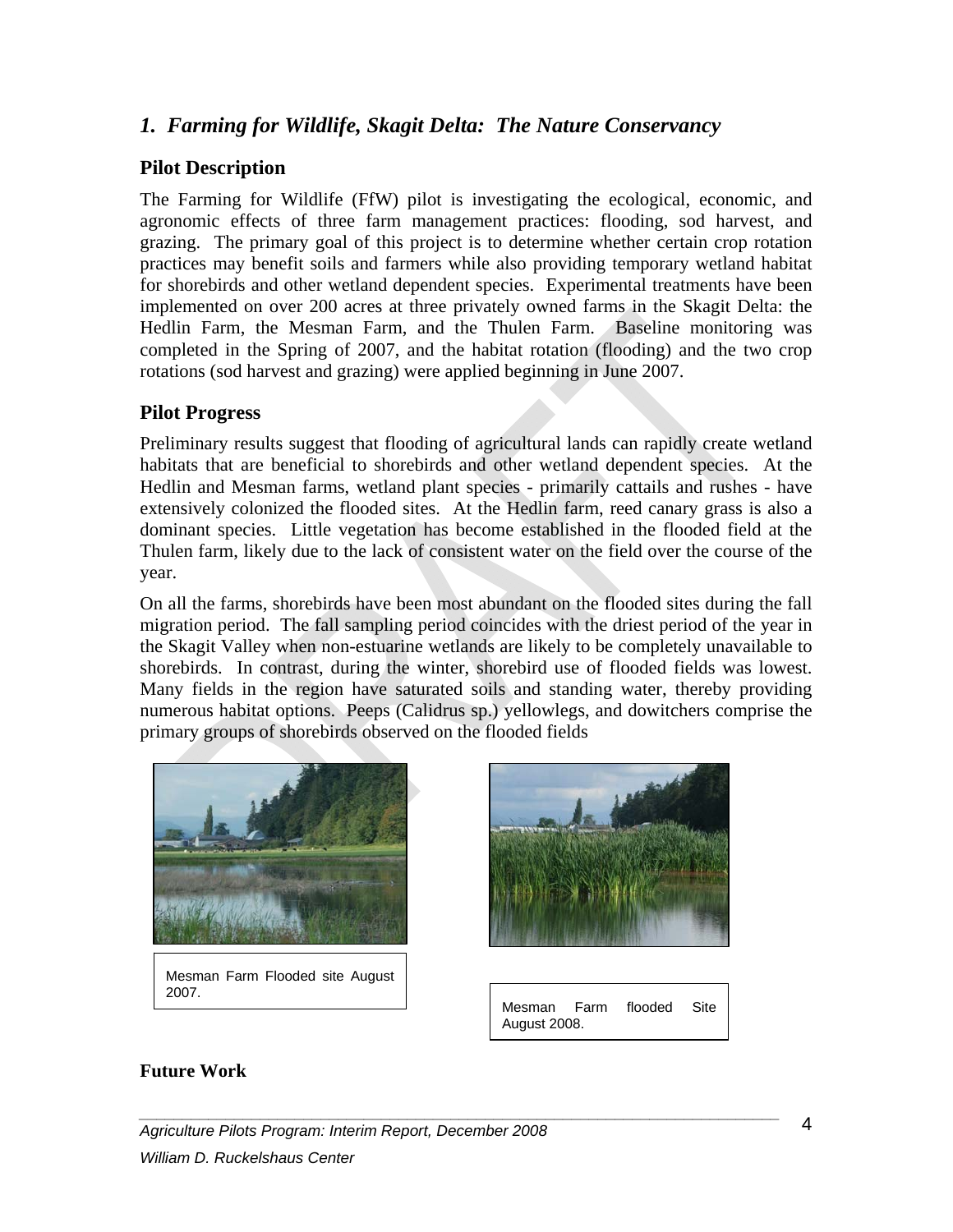In May 2009, following the spring migration of shorebirds, experimental treatments will be completed and farms will return to production. Plans are currently being developed to determine what crops and the timing of planting that might best maximize the productivity of the sites following the experimental treatments. Soil fertility and microbiology, and weed abundance will continue to be monitored through the 2010 growing season.

The economic feasibility analysis of habitat rotations will be completed in June 2009. This research will include enterprise budgets for three rotations, namely, flooding, a typical sod cover crop, and potatoes. In addition, this research will evaluate the net benefits of land conservation tools and a system of payments for ecological services that could support habitat rotation efforts.



Researchers measure the growth of cattails in flooded agricultural fields.



Yellowlegs and dowitchers are the most common shorebirds on the flooded agricultural fields during fall migration.

**Contact Information: The Nature Conservancy Kevin Morse, Skagit Delta Project Manager kmorse@tnc.org**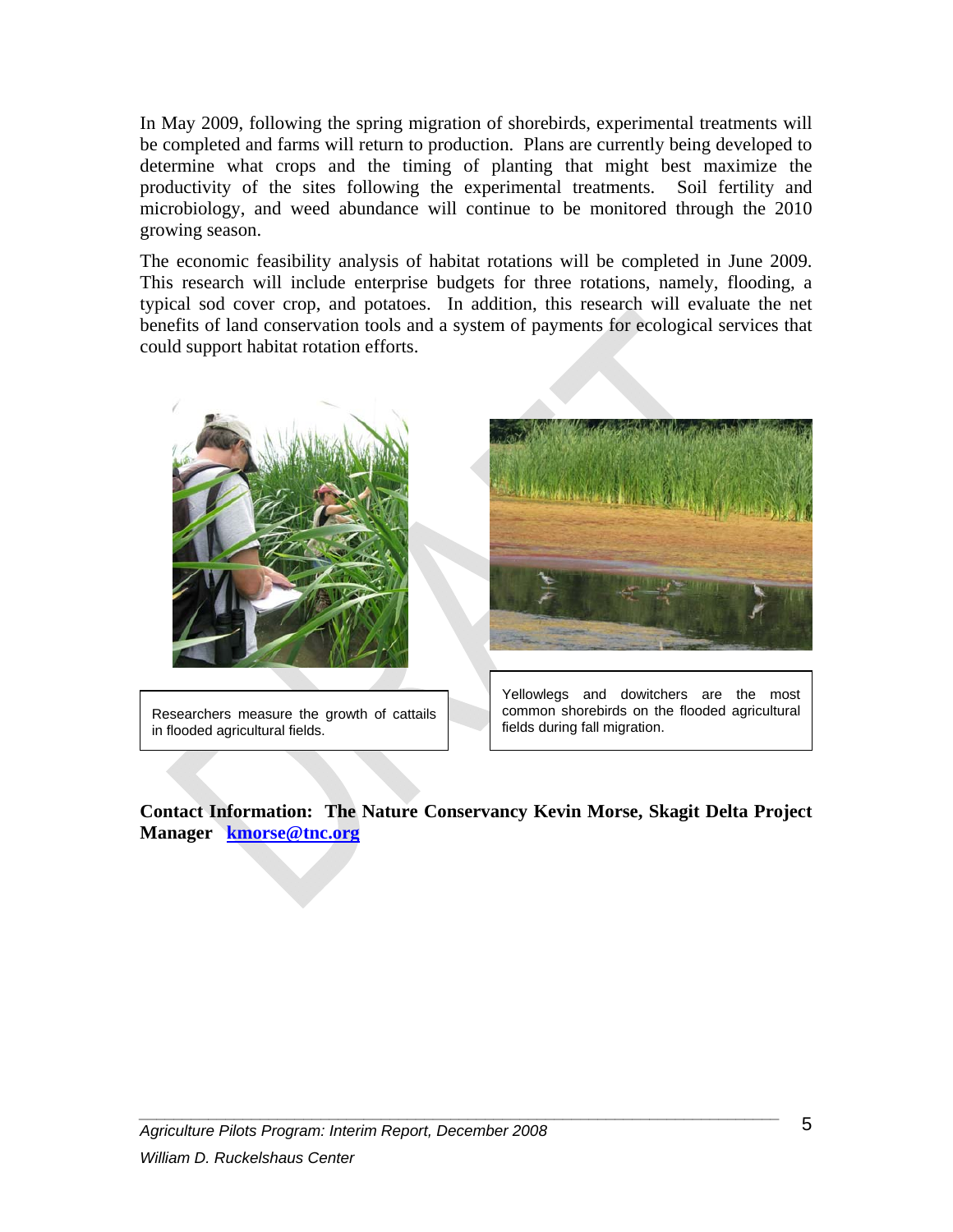## *2. Transition of Insect Pest Management to New Pest Control Technology*

#### **Pilot Description**

The Transition of Insect Pest Management to New Pest Control Technology (PMTP) project is an endeavor to proactively move the apple industry in the State of Washington towards new technologies that will decrease or eliminate the use of harmful substances such as the organophosphate (OP) called azinphos-methyl (AZM, which is commonly use to control the codling moth). Regulations from the EPA will phase out the use of AZM by the year 2012, increasing the need for Washington apple growers to find better ways to control the codling moth and



*The codling moth, photo courtesy of the PMTP project* 

other pests. PMTP seeks to increase use and awareness of the pest control strategy called integrated pest management (IPM). The goals of this pilot are threefold. First, the pilot seeks to understand the barriers to the adoption of new IPM practices and develop educational and training strategies to encourage IPM adoption. Second, the project seeks to develop metrics to assess new technology adoption, economic viability, and environmental impacts. The final goal of the pilot is to understand perceptions of the environmental and farm labor sectors to more effectively develop education, communication and outreach programs that engage these groups. It is this final goal that forms the Ag Pilots Project pilot.

PMTP received \$500K from the legislature for the project for the FY07-09 biennium. Ag Pilots funding of \$149,296.00 was provided to enhance the project. The Ag Pilots funding is enhancing the projects capacity to engage the farm labor and environmental communities and to assess and document these efforts.

#### **Pilot Progress**

The Pest Management Transition Project (PMTP) continues to meet established benchmarks in extending research-based knowledge to Washington's tree fruit industry. The primary direct delivery mechanism has been through implementation units (IUs). Fourteen IUs were established in 2008. These IUs were geographically distributed throughout the apple production region and influenced changes in pest management practices on 42,600 acres. Some participants in the IUs made dramatic changes in their apple pest management programs due to the PMTP while others made smaller changes as they became more comfortable with new technologies that have been registered to replace organophosphate insecticides. Education was delivered via meetings, a PMTP handbook (460 produced and distributed in 2008), newsletters (10 published in 2008), field days (5), a session at the annual Washington State Horticultural Association (WSHA) annual meeting in Yakima (250 participants), and a fruit school organized with WSU Extension (183 participants). The PMTP web site (http://pmtp.wsu.edu/) continues to be the best site for up to date and archived information about the project.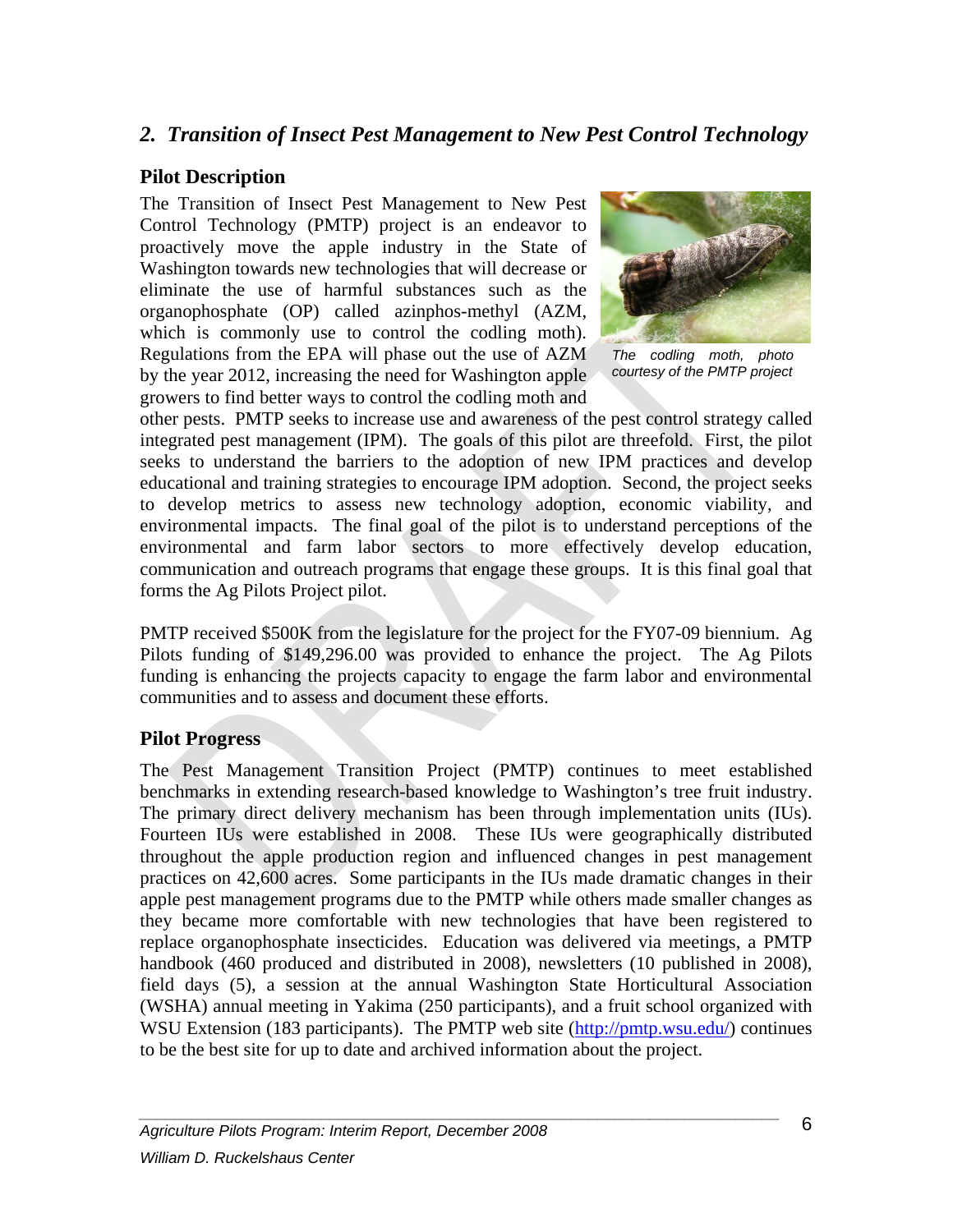Outreach to broader stakeholder groups focused on contacting farm workers to assess perceptions and needs. In summer/fall 2008, twenty-five meetings were held with individuals and organizations that work with farm workers. These meetings identified the need for educational materials on the risks and benefits of new insecticides. The PMTP will work to develop these resources. In addition, thirty meetings were held with individuals and organizations working in the areas of environmental conservation and sustainable/bio-agriculture. These groups generally praised and supported the PMTP efforts, and opportunities to work on areas of common interest have been identified.

Assessment and documentation efforts focused on baseline surveys of fruit industry consultants and growers/managers, and evaluations of IU impacts. We used a new assessment tool, TurningPoint, for gathering information and stimulating discussion. This technology, which integrates with a Power Point presentation, allows an audience to interact with and provide anonymous feedback to a presenter through use of "clickers." This technology was used with IUs at the end of the growing season to assess the impact of PMTP. Results indicated a high level of satisfaction with the IUs and success using new insecticides in IPM programs. In addition, a consultant survey was sent out in 2008 and had a 52% response rate. Results will be shared in a complete report in January. A second consultant survey will be sent out this winter and results compared with the previous survey. A grower survey took longer to develop and will be sent out this winter after it is trial tested. This grower survey will serve as a baseline to measure future impacts of PMTP.

The administration of PMTP has changed due to the retirement of Jim Hazen (Executive Director of WSHA) and Dr. Chris Feise (Director of the WSU Center for Sustaining Agriculture and Natural Resources). Bruce Grim has replaced Jim Hazen and Dr. Marcia Ostrom has replaced Dr. Feise on the Executive Committee. The PMTP Advisory Committee (AC) met in October in Ellensburg, WA. Three new members have been added to the AC in order to broaden the base of input and influence of PMTP.

**Contact Information: pilot email:** pmtp.info@wsu.edu or visit the project website at http://pmtp.wsu.edu/

*\_\_\_\_\_\_\_\_\_\_\_\_\_\_\_\_\_\_\_\_\_\_\_\_\_\_\_\_\_\_\_\_\_\_\_\_\_\_\_\_\_\_\_\_\_\_\_\_\_\_\_\_\_\_\_\_\_\_\_\_\_\_\_\_\_\_\_\_\_\_\_\_\_\_* 

**Keith Granger, PMTP Manager** 

keith granger@wsu.edu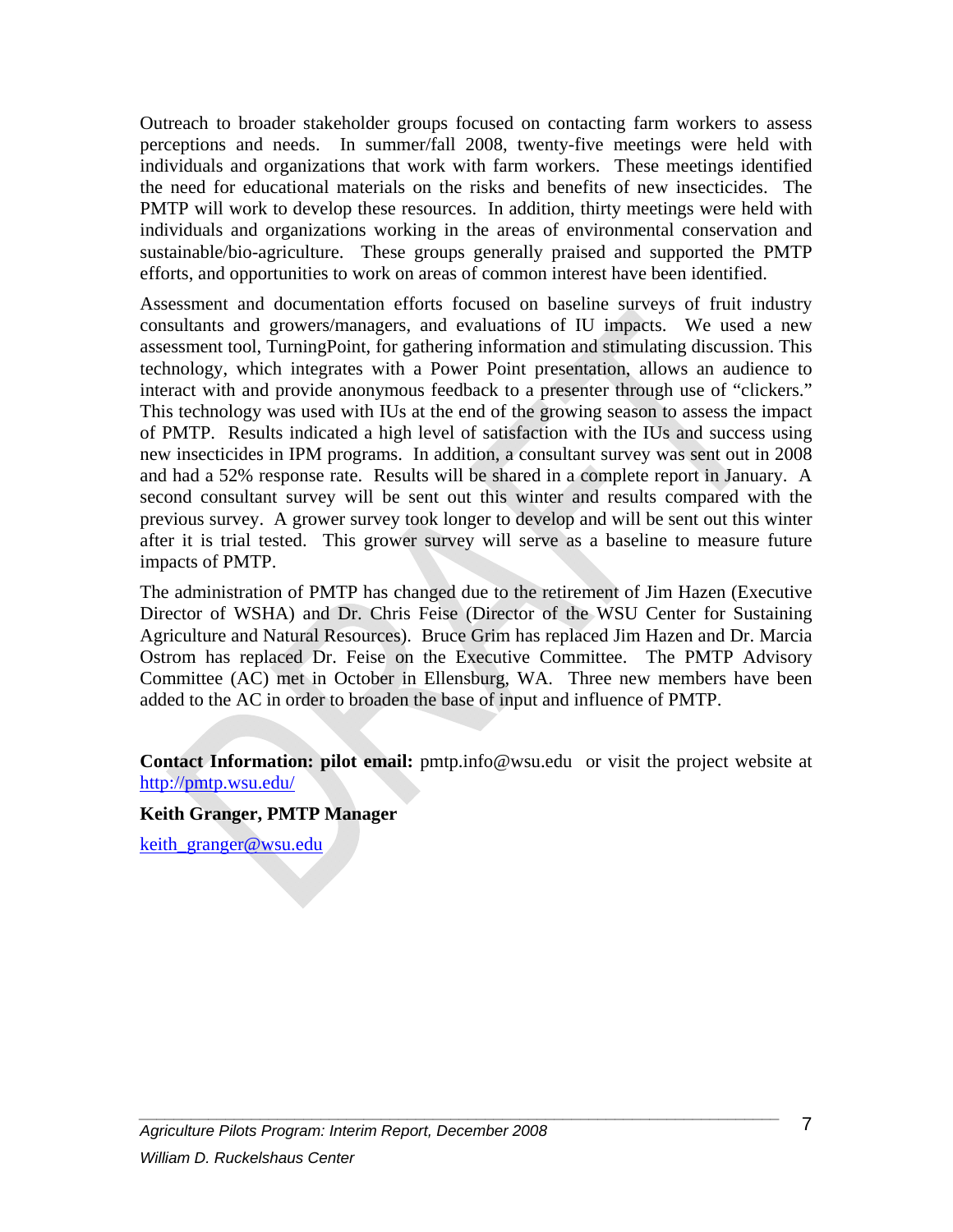## *3. Beefing Up the Palouse – an Alternative to the Conservation Reserve Program (CRP)*

#### **Pilot Description**

The Beefing Up the Palouse pilot is exploring several aspects of converting land managed in the Conservation Reserve Program (CRP) to a holistically managed resource using livestock as the principle tool to move towards sustainability. Many lands will be coming out of the CRP program in the next few years, and how these lands are managed will have severe impacts on farming as well as on environmental concerns such as erosion and habitat protection. While no land enrolled in the CRP program was grazed in this study, property adjacent to CRP land with similar biologic communities was used to duplicate the affects of grazing and rest. Some CRP land was used to test different fertilizer affects and inter-seeding techniques. This pilot "seeks to test this holistic management with the implementation of the profitable production of vertically integrated value-added natural or organic, grass-fed beef by becoming part of a production chain based on cooperation of the segments from conception to consumption". This pilot also seeks to assess the economic feasibility as well as the environmental benefits and or impacts of utilizing land that is coming out of the CRP programs. This is a highly collaborative pilot including partners from production to consumption in the grass-fed beef industry as well as partnerships with WSU Extension and the WSU BIOAg program.

This pilot seeks to reach 5 goals:

- 1. Assess the economic feasibility of CRP conversion to a grass-fed natural or organic beef production system.
- 2. Assess and demonstrate agronomic strategies, including over-seeding for enhancing degraded CRP stands into productive pasture in the low-to intermediate rainfall areas of Washington.
- 3. Evaluated the environmental effects of transition of CRP using Land EKG.
- 4. Assess the replicability of the pilot by describing the place-dependent factors likely to affect feasibility by mapping these factors utilizing known parameters as well as GIS (Geographic Information Systems.
- 5. Demonstrate that fundamental underlying principles and pilot results can be applied in different environments and situations.

#### **Pilot Progress**

- Developing an economic feasibility study, enterprise budget model and a business plan to evaluate various management strategies designed to produce annual revenue per acre equal to, or greater, than the revenue produced by land under CRP contract. (Shannon Neibergs and Chris Densmore)
- The second annual BIOAg Tour took place on May 28, 2008 and included a stop at the Ag Pilots Project site (G & L Farms, Benge) that is also a WSU Center for Sustaining Agriculture and Natural Resources BIOAg Learning Site. Over 65 people learned about this Ag Pilots project. (Lynne Carpenter-Boggs)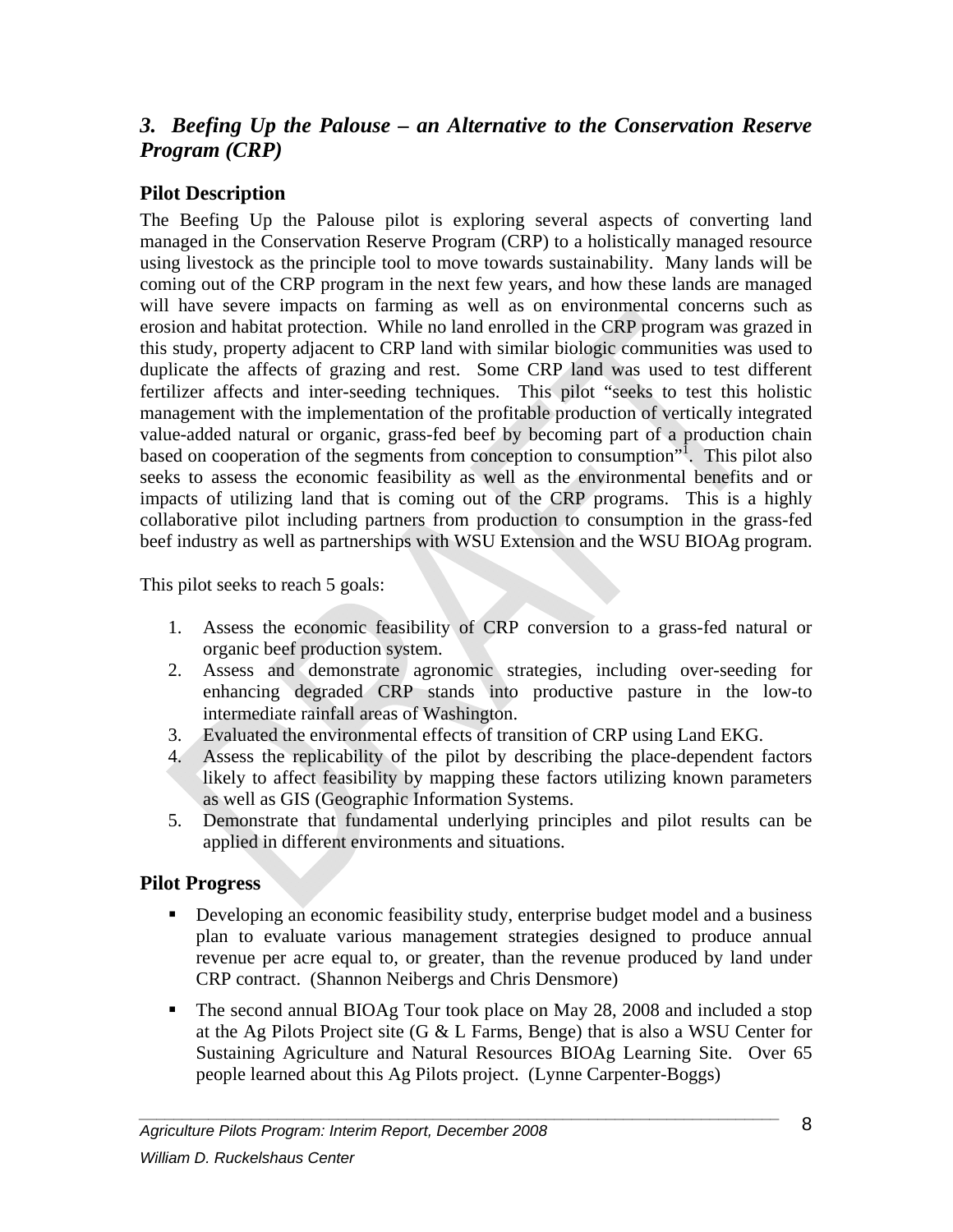- Over 30 varieties of grasses and legumes are being evaluated via test plots. (John Kugler and Steve Van Vleet)
- Various methods of inter-seeding alfalfa into existing CRP grass stands were evaluated. (Gregg Beckley, Steve Van Vleet and John Kugler)
- Several unsuccessful attempts were made to obtain permission from NRCS to graze land currently under CRP contract as part of this project without incurring the 25% reduction in contract payment (Gregg Beckley and Steve Van Vleet)
- Infrastructure projects were initiated and partially completed to facilitate cattle management. This included battery powered temporary and permanent high tensile wire electric fence, portable corrals and loading facilities and some water lines were installed. More work is needed for additional corral facilities, water access and perimeter fencing to complete the minimum requirements for cattle management. (Dick Coon, Gregg Beckley and Maurice Robinette)
- Out of a total of 500 acres of seeded grass-legume pasture: 393 acres were grazed by 196 yearling cattle from April 19 until July 29, 2008 (102 days of grazing) and the remaining 107 acres were mowed and baled for hay. (Dick Coon, Joel Huesby and Maurice Robinette)
- Established four permanent Land EKG monitoring transects throughout the grazing area to assess the impact of planned grazing on these sites. Baseline information was collected prior to grazing. Post grazing impacts were assessed in Fall 2008. (Maurice Robinette)
- Soil tests were conducted using standard collection and analysis techniques. Several forage samples were analyzed to compare the nutritional characteristics of the improved grass-legume pasture to the CRP grass mixes. (Maurice Robinette, Gregg Beckley, Steve Van Vleet, Lynne Carpenter-Boggs and Grant Morton)
- Using GIS mapping to estimate the area in Central and Eastern Washington where the strategies being developed in this project might be replicated as an economically feasible option. The primary predictable environmental factors determining profitability of this system are soil type and precipitation (i.e., effective rainfall). NRCS maps will be combined with data from this study to make production estimates that will be layered using GIS maps to assess net potential profit from grass-fed cattle according to soil type and moisture regime. (Grant Morton and Lynne Carpenter-Boggs)
- Soil samples collected and geo-referenced on G & L Farms in November 2008 at Land EKG sites to determine baseline soil organic carbon content and site characteristics. (Dave Huggins and Tabitha Brown)
- Conducting a literature review of methodological approaches to assess management impacts on aboveground and belowground carbon in grassland ecosystems. Also formulating a statistical framework for analyzing data to come out of the Planned Ultra High- density Grazing treatment on CRP grass stands. (Mark Swanson)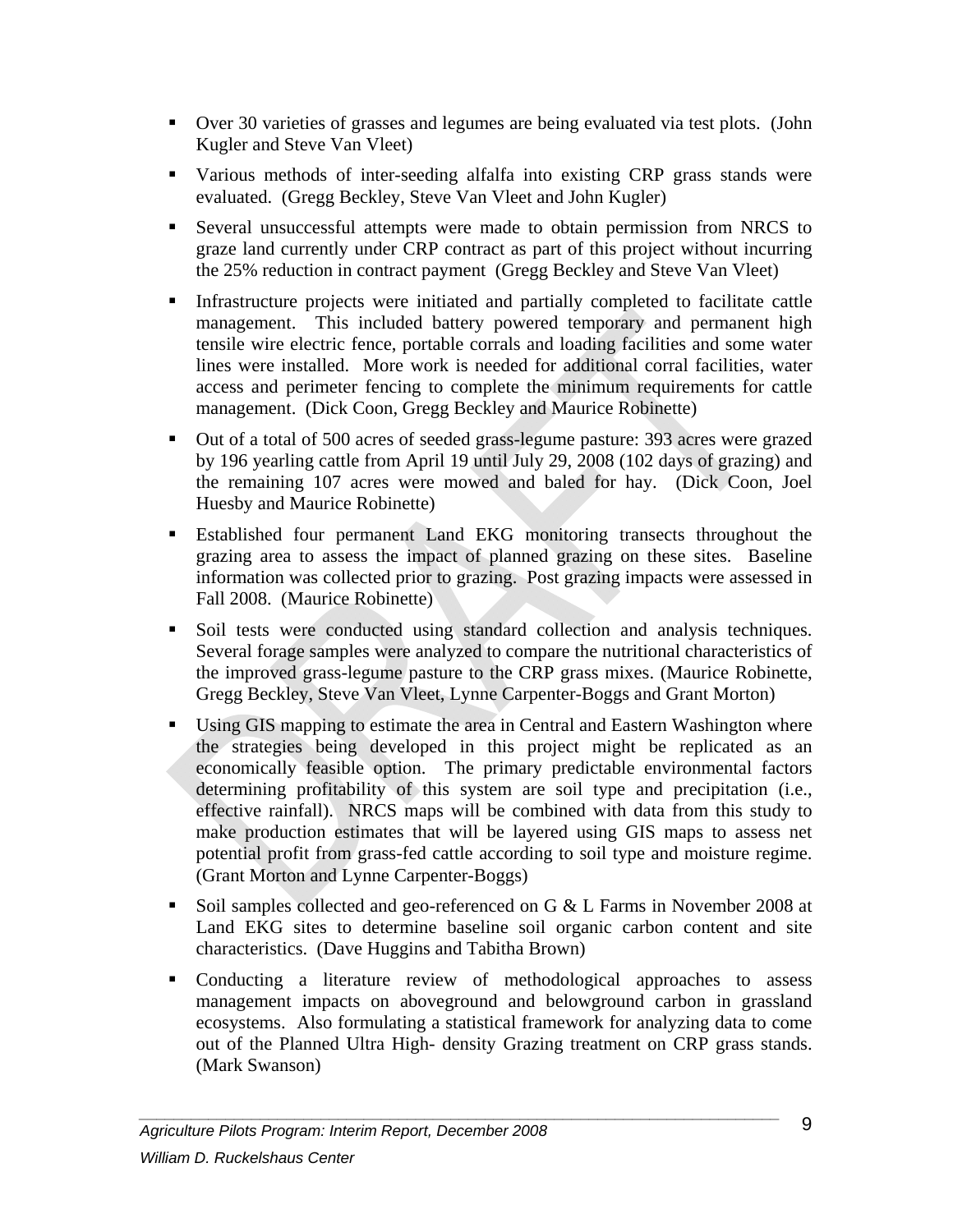#### **Outcomes**

An enterprise budget model has been created to evaluate the economics of each beef cattle production phase (i.e., cow-calf, stocker and grass and grain finishing). The feasibility study will use the budget model to evaluate alternative production scenarios such as changing calving date, becoming part of a grass-fed natural or organic beef production system, planned grazing and alternative assumptions in seasonal forage availability and lease rates. The project site includes 1,000 acres of cropland and pasture that were certified organic in May 2008. Of this, 500 acres were planted to Spring soft white wheat, approximately 393 acres were grazed by yearling cattle and the remaining 107 acres were mowed and baled for hay.

#### **Results from grazing the 393 acres:**

Number of cattle grazed:

Huesby: 112 hd.- avg. in-wt. 907 lbs. (charged @ \$.40/lb. gain)

Para: 84 hd.- avg. in-wt. 593 lbs. (charged @ \$.34/lb. gain)

| Total<br>-196<br>Grazing period | head        | avg.<br>April 19 through July 29, 2008 (102 days) | in-wt. | 778 | lbs. |
|---------------------------------|-------------|---------------------------------------------------|--------|-----|------|
| Average daily gain/head         | 2.42 lbs.   |                                                   |        |     |      |
| Total gain                      | 42,062 lbs. |                                                   |        |     |      |
| Revenue from gain               | \$15,885.64 |                                                   |        |     |      |
| Value of hay harvested          | \$3,159.00  |                                                   |        |     |      |
| Total gross revenue             | \$19,044.64 |                                                   |        |     |      |
| Gross revenue/acre              | \$48.46     |                                                   |        |     |      |
|                                 |             |                                                   |        |     |      |

#### **Estimated results from haying 107 acres:**

The value of the grass hay harvested was estimated to be \$12,512.50 or \$116.94 per acre @ \$130 per ton. All hay calculations are based on estimated bale weights of 1,300 lbs/bale for alfalfa hay and 1,100 lbs/bale for grass hay. Actual weights will be determined when the hay bales are picked up out of the fields.

To-date the various methods of inter-seeding alfalfa in existing CRP grass stands that have been tested have not been successful. (Gregg Beckley and Steve Van Vleet)

#### **Future Plans**

 Hold a 2-day Planned Grazing/Grass-fed Beef Conference during May 2009 (dates still to be determined) co-sponsored by the Ag Pilots Beefing Up the Palouse and the Extension Grass-fed Beef Production Systems/Pasture Management Team projects. The roster of speakers will include producer collaborators, WSU Extension faculty and outside authorities. (Don Nelson)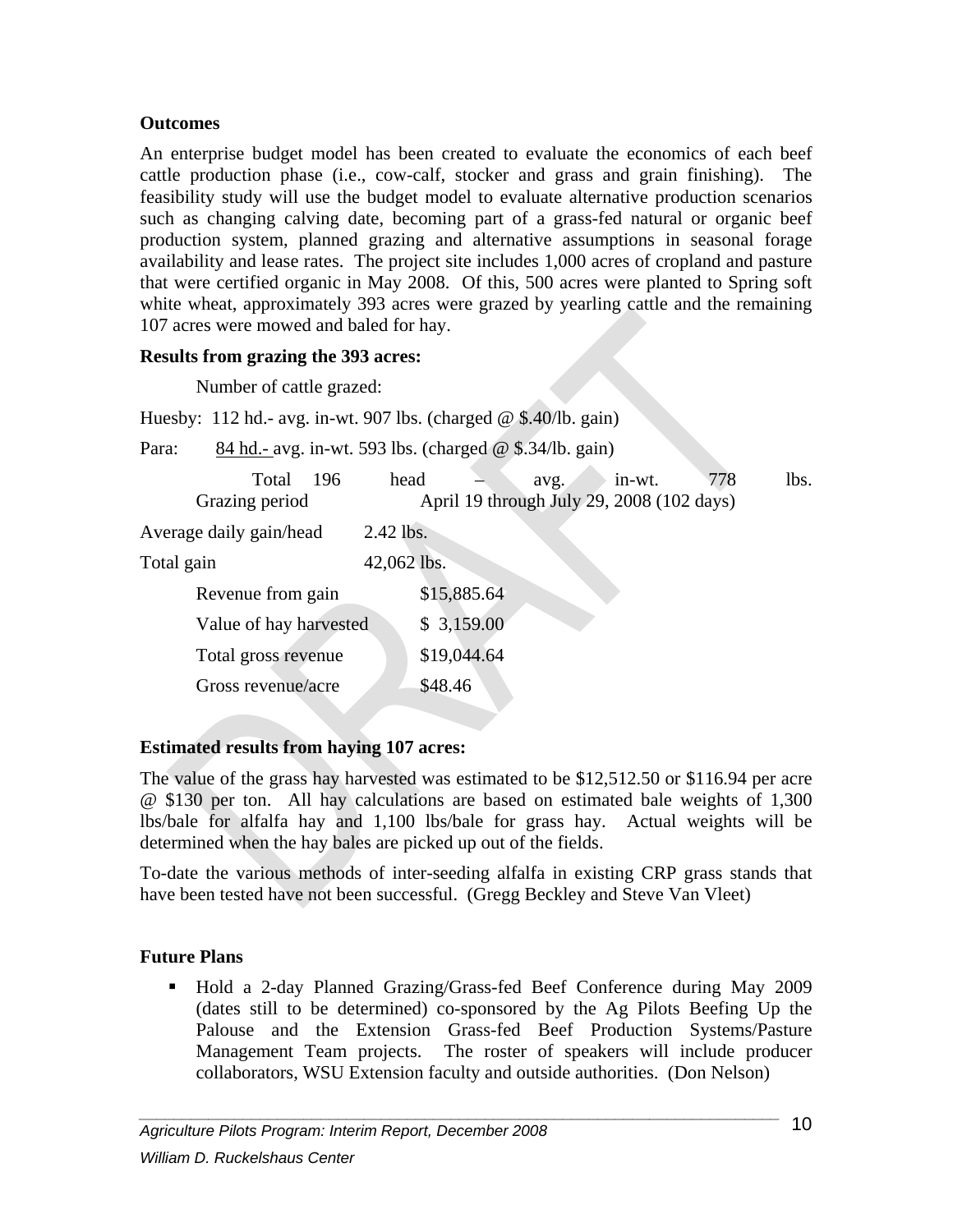- Test the use of the tool, Planned Ultra High-density Grazing, to not only condition and rejuvenate a decadent CRP grass stand, but to also use it to successfully interseed alfalfa. (Maurice Robinette, Dick Coon, Steve Van Vleet, Don Nelson and Tip Hudson)
- Measure the impact of various planned grazing approaches on carbon sequestration (mineral cycle), water infiltration (water cycle), biomass production (solar energy flow) and biodiversity (community dynamics). Assess the impacts of the proposed treatments on soil carbon by measuring aboveground and belowground carbon during pre- and post-treatment phases. (Mark Swanson)
- Will continue to seek permission from NRCS to graze one section of land owned by the Washington Department of Natural Resources prior to expiration of the current CRP contract in September 2010. Will also need to get the support of the National Wildlife Federation to work around the primary nesting period restriction that extends from April to August. (Steve Van Vleet, Gregg Beckley and Don Nelson)
- Assess bird-nesting habitat, bird species and bird numbers on grazed and ungrazed CRP grass stands (Mark Swanson and Steve Van Vleet)
- Evaluate the potential of this project site to produce cellulosic crops adapted to marginal soils in a 12-14 inch rainfall zone receiving low inputs with the crop being processed for bio-fuels; also evaluate the potential synergy of integrating cattle grazing with cellulosic crop production (Steve Fransen)
- Evaluate site capability for the various management scenarios under evaluation. (Lynne Carpenter-Boggs and Grant Morton)

#### **Contact Information:**

#### **Donald Nelson, WSU Extension Beef Specialist**

**nelsond@wsu.edu**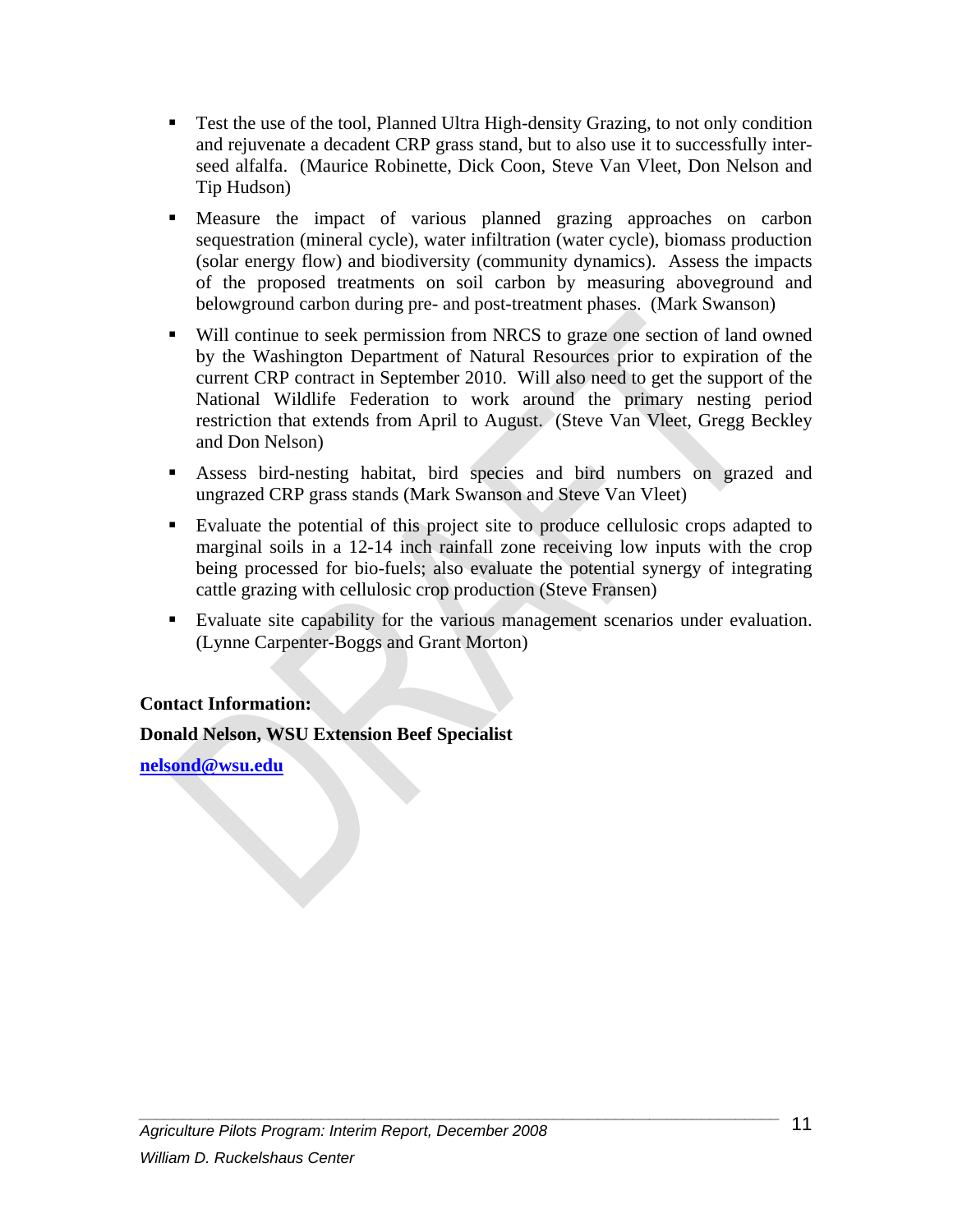## *4. Direct Seed Mentor: Spokane County Conservation District*

#### **Pilot Description**

The Direct Seed Mentor pilot seeks to increase the adoption of direct seeding management practices throughout Spokane and Whitman Counties. The pilot plans to accomplish this through a mentoring program and side-by-side on-farm demonstration of direct seeding compared to conventional farming. Direct seeding is a farming method that puts the seed and the fertilizer directly into the ground without the use of conventional tilling. Direct seeding has been shown to increase soil fertility over time, increase water retention capacity, decrease the need for fertilizers and reduce operating costs. Conventional farming generally uses over 8 gallons of fuel per acre, compared to direct seeding that uses approximately 3 gallons of fuel per acre.<sup>2</sup> While direct seeding appears to have many benefits, adoptions of these practices are low. This pilot seeks to help growers see the benefits of direct seeding without the fear of the high up front cost of direct seeding equipment, through the use of mentors that practice direct seeding and have equipment and the expertise to guide the pilot sites.

The goals of the Direct Seed Mentor pilot are threefold:

- 1. Increase adoption of direct seed operations through the use of a mentoring program.
- 2. On-farm demonstrations of direct seeding.
- 3. Case study of side-by-side comparison of direct seeded ground with conventionally tilled ground.

#### **Pilot Progress**

Due to the initial contract timing issues encountered and its impact on the ability to start the pilot in a timely manner, SCCD has taken the necessary appropriate actions to revise the budget in order to accomplish some successful results for this project.

#### **A timeline of events is provided below:**

| <b>Initial Proposal Submitted:</b>                | September 2007 |
|---------------------------------------------------|----------------|
| Pilot Selected for funding:                       | October 2007   |
| Pilot Details submitted:                          | November 2007  |
| Notice of Pilot Approval Forthcoming              | December 2007  |
| First Pilot Activity Completed at PNDSA Meeting   | January 2008   |
| <b>Contracts Signed</b><br>by SCCD                | May 14, 2008   |
| Contract signed by Commission                     | May 18, 2008   |
| Initial Notice of Fiscal Year 2008 funding Issues | July 28,2008   |
| Final Notice of FY 08 funding Lost                | August 2008    |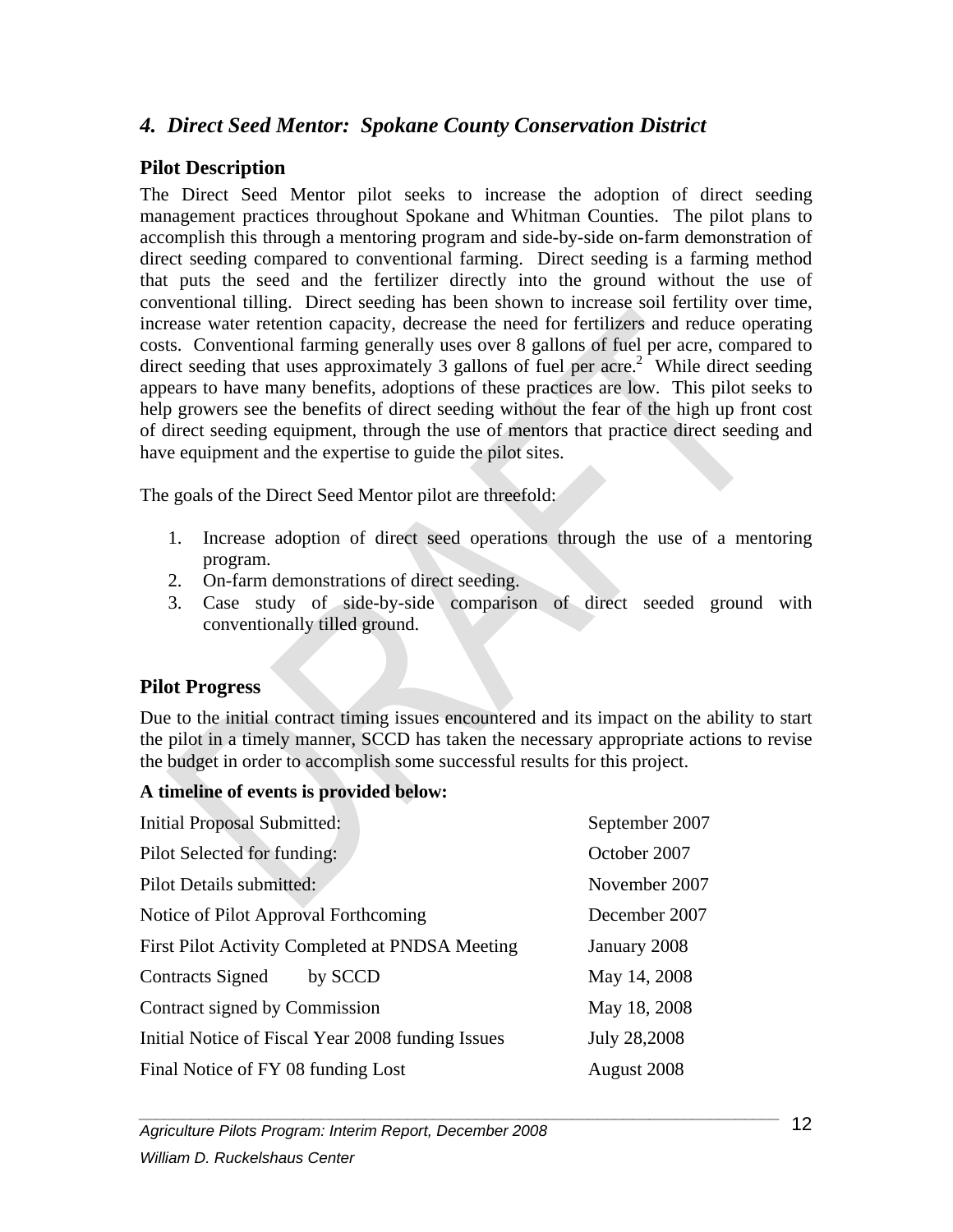#### **Summary of Activities:**

- Pilot Inception January 2008
	- o SCCD purchased booth space at Pacific Northwest Direct Seed Association annual meeting in Kennewick, WA. Booth was dedicated to the advertisement and promotion of the upcoming Ag Pilots direct seed mentor.
- Pilot Contracts received May 2008
- Spring 2008 seeding phase dropped due to contract process.
- July/August 2008 Notified that 2008 funding was lost after having only 6 weeks of fiscal year remaining once contract was signed.
- September 2008 Potential pilot participants backed out of fall seed season due to uncertain pilot funding and late harvest season.
- Fall 2008 Worked on revising budget and preparing for spring 2009 seed season.
- October/November 2008 Mentor Direct Seed workshops in Colfax. (30 attendees at the first meeting and 40 attendees at the second meeting)
- November 2008 Ag Pilots presentation made at the Clearwater Direct Seeders Meeting in Lewiston, ID.
- December 2008 Colfax meeting scheduled.
- 2009 activities Scheduled:
	- o Pacific Northwest Direct Seed Association Meeting in Kennewick, WA. Special breakfast session outlining the mentor program. Potential participants will be taken to the conference.
	- o January 2009 Direct Seed Meeting in Colfax
	- o February 2009 Direct Seed Meeting in Colfax
	- o Spring 2009 Mentor Consulting and Custom Seeding
	- o Spring 2009 Economic Analysis of operations
	- o June 2009 Direct Seed field Day

Dr. Hans Kok (WSU and UI), one of the pilot participants, has spent approximately 15 hours of his time this fall organizing the special direct seed meetings in Colfax as well as another 10 hours of his time advertising the program. In addition to Hans' time, Dennis Roe from WSU has also spent approximately 20 hours of his time talking with producers and potential mentors for the pilot. These hours are all matching funds for the pilot.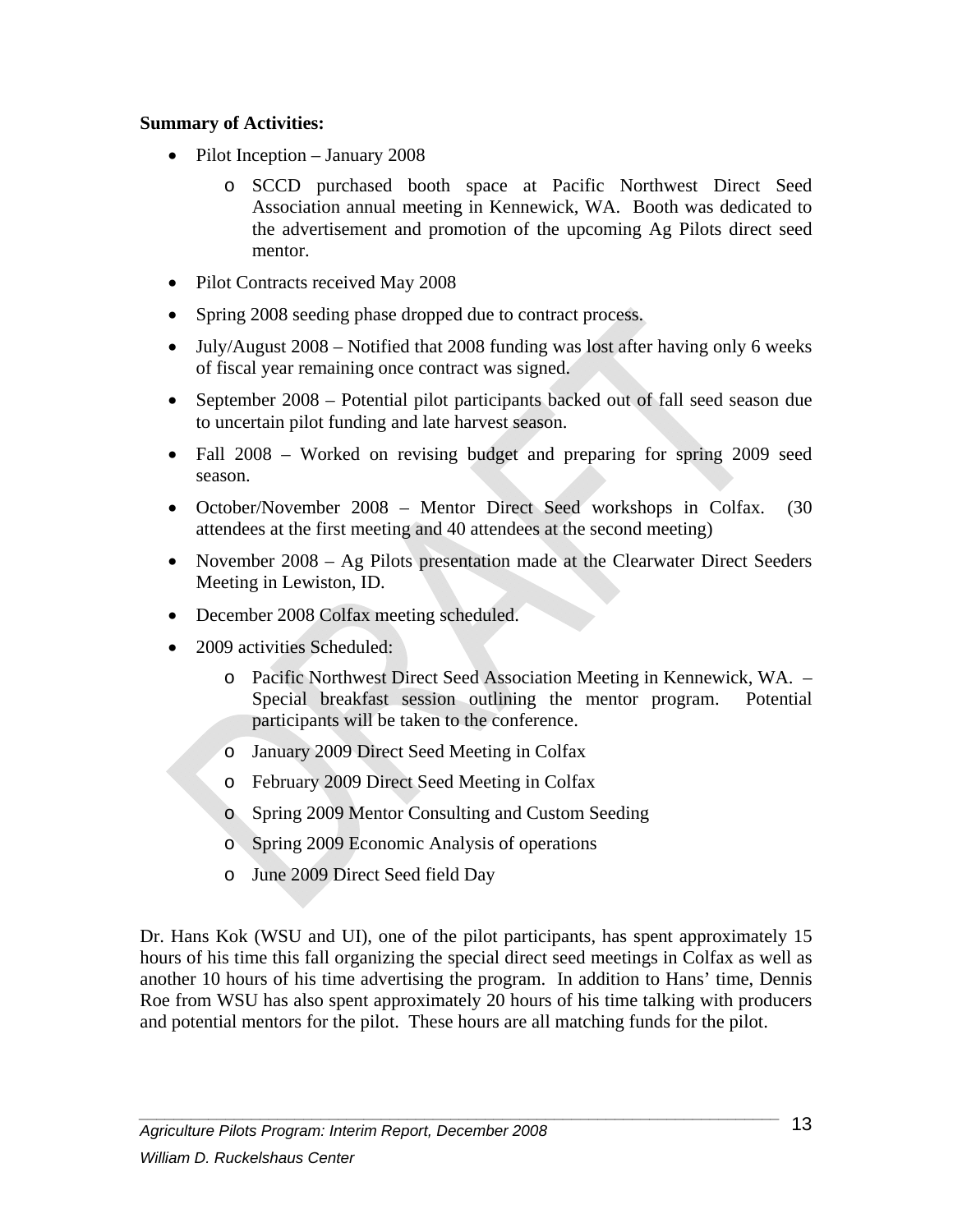#### **Additional Pilot Information:**

It is important to note that the Direct Seed Mentor pilot is a completely new concept with farmers in the PNW. The challenges we have faced with contract and budget issues made it difficult to get firm commitments from producers. We now have some momentum and a tremendous amount of recognition for the pilot, which is all focused on getting participation from producers in the spring of 2009.

We have many dedicated, long-time direct seeders and no-till farmers in the region willing to be mentors for the pilot. The challenge is to get conventional farmers to accept direct seeding on their ground and to allow another system to be used to perform the most important operation of the year on their farm, seeding the crop.

Currently, Dr. Kok has another direct seed mentor project running in Latah County, ID with one mentor/producer team taking part so far. This pilot was modeled after the Ag Pilots project and has been faced with similar challenges getting producers to accept direct seed on their land. The advertising, promotions, and educational meetings are having a positive effect on the acceptance of the program and we expect to have both programs running this spring.

**Contact: Spokane County Conservation District. Ty Meyer, Production Ag Program Manager email Ty-meyer@sccd.org**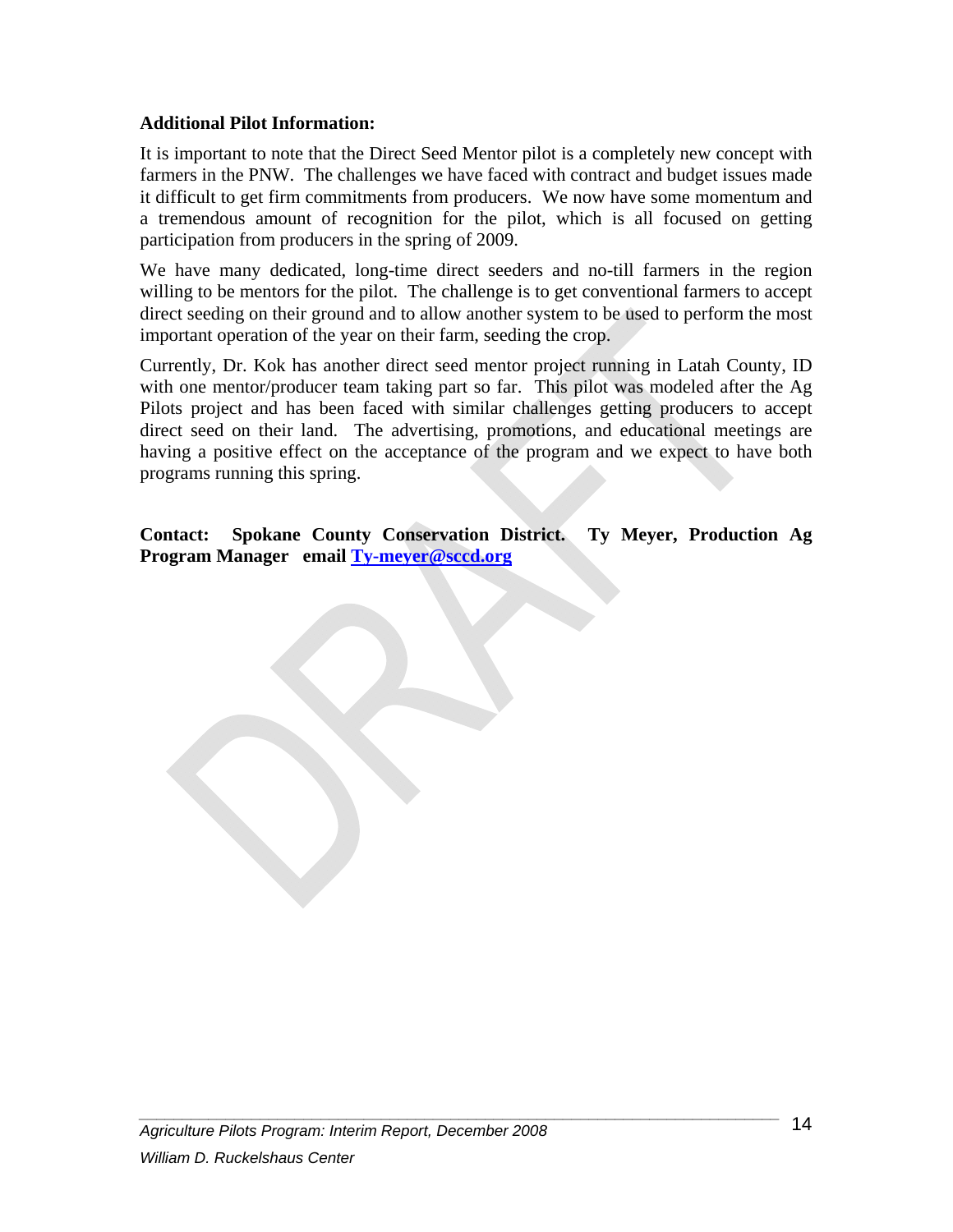## **Challenges, Next Steps and Contact Information**

#### *Challenges*

While no new challenges have presented themselves since the last interim report (August 2008), the delayed contracting process at the onset of the project has continued to create some difficulties, mostly in the form of the pilots meeting their own implementation timelines and getting an invoicing/billing system in place that is simple and efficient. We have worked with each of the pilots and the Washington State Conservation Commission on each of the issues and believe that we have made progress in resolving these challenges.

Any new challenges arising in the implementation of any pilot or Project evaluation will be enumerated in the April 2009 interim report.

#### *Next Steps*

The next steps in the Ag Pilot Project are as follows:

- 1.) Continue monitor and evaluate the individual pilots.
- 2.) Work with the Governor's office to identify an "state agency home" for the Ag Pilots Project (if the Project is deemed successful).
- 3.) Provide other contract deliverables including the final report.

#### *Contact Information*

The Center has assigned Dr. Rob McDaniel as the project manager for the Ag Pilots Project. He can be reached at: 520 Pike St, Suite 1101, Seattle, WA 98101; (206) 219- 2426; mcdaniel@wsu.edu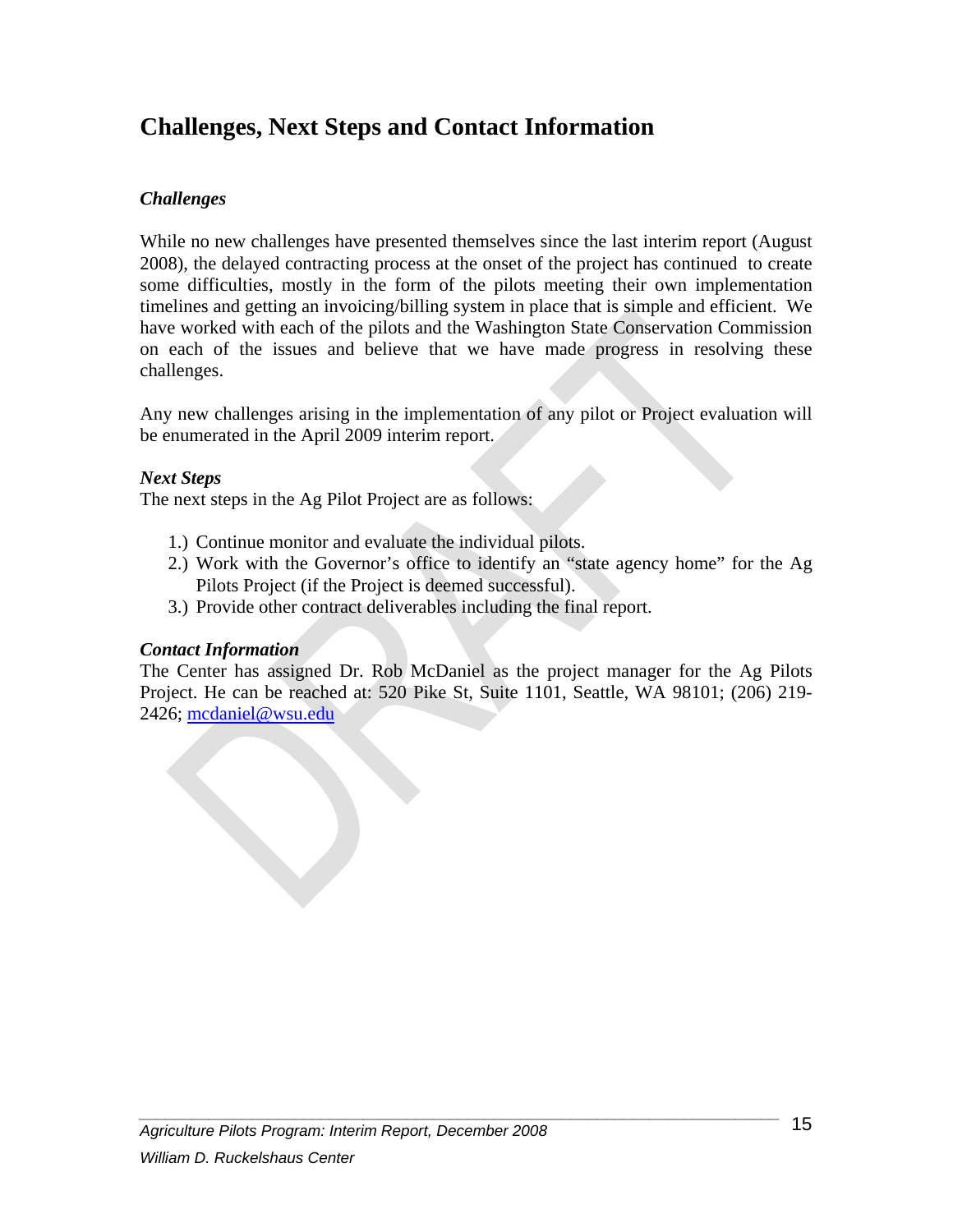# **Appendices**

| <b>Agriculture Pilots Project</b> |                                                   |              |
|-----------------------------------|---------------------------------------------------|--------------|
| <b>WSU Contract</b>               |                                                   | \$65,241.00  |
| <b>Projects</b>                   |                                                   | \$409,759.00 |
|                                   | <b>Transition of Insect Pest Management</b>       | \$149,296.00 |
|                                   | Direct Seeding Mentor Pilot                       | \$94,250.00  |
|                                   | Farming for wildlife                              | \$84,500.00  |
|                                   | $G \& L$ Farms – Transition to Sustainable Future | \$81,713.00  |
| Other amount                      |                                                   | \$25,000.00  |
| <b>Total</b>                      |                                                   | \$500,000.00 |

## *Appendix A: Summary of Agriculture Pilots Funding Allocation*

## *Appendix B: Contract Oversight and TBD Fees*

| <b>Conservation Commission Oversight Fees</b>                                              |             |
|--------------------------------------------------------------------------------------------|-------------|
| The commission takes a 3% fee for handling and overseeing the Ag Pilot funding.            |             |
| FY 2008-                                                                                   | $-$ \$4,650 |
| FY 2009-                                                                                   | $-$ \$8,393 |
|                                                                                            |             |
| Total:                                                                                     | \$13,043    |
| <b>Additional funds (TBD)</b>                                                              |             |
| These funds are to be used as a reserve in FY 2009 in case pilots need a few extra dollars |             |
| to complete their pilot.                                                                   |             |
| FY 2008-                                                                                   | --\$61      |
| FY 2009-                                                                                   | $-$11,692$  |
|                                                                                            |             |
| <b>Total</b>                                                                               |             |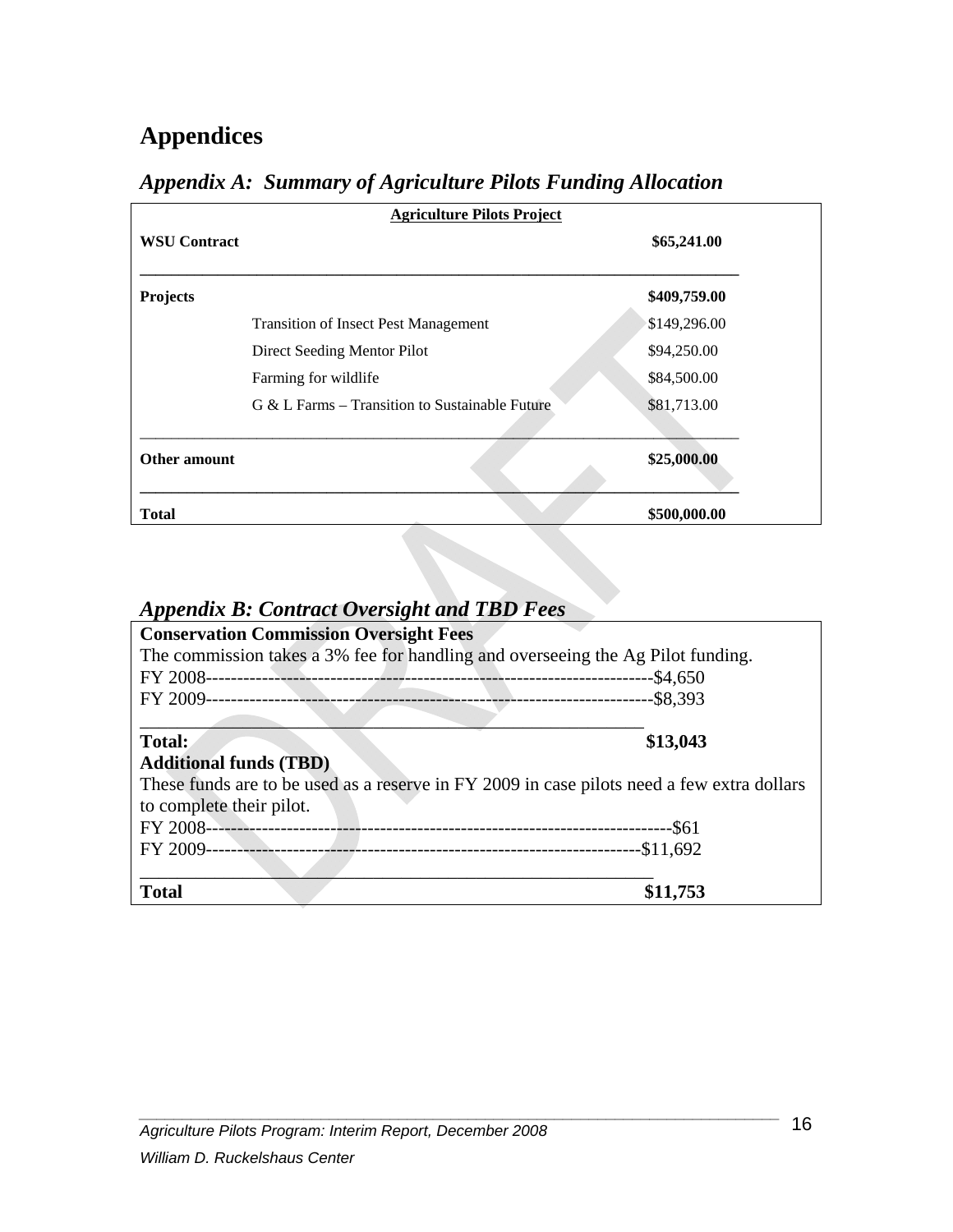## *Appendix C: Pilot Budgets*

| <b>Pilot</b>                  | Recipient                                                                                | <b>Amount</b><br><b>Awarded FY09</b> | <b>Vouchered Amt.</b> | <b>Amount</b><br><b>Remaining FY09</b> |
|-------------------------------|------------------------------------------------------------------------------------------|--------------------------------------|-----------------------|----------------------------------------|
| Beefing up the Palouse        | WA Sustainable<br>Food & Farming<br><b>Network</b>                                       | \$16,036.00                          | \$7,700.31            | \$8,335.69                             |
| <b>Notes</b>                  |                                                                                          |                                      |                       |                                        |
| Direct Seed Mentor Pilot      | Spokane<br>Conservation<br>District                                                      | \$60,866.00                          | \$1,191.81            | \$59,674.19                            |
| <b>Notes</b>                  |                                                                                          |                                      |                       |                                        |
| Farming For Wildlife          | The<br><b>Nature</b><br>Conservancy                                                      | \$42,250                             | \$6,819.02            | \$35,430.98                            |
| <b>Notes</b>                  |                                                                                          |                                      |                       |                                        |
| <b>Insect Pest Management</b> | <b>WA Horticulture</b><br>Association<br>W/<br>WSU Tree Fruit<br><b>Research Station</b> | $$14,349.11**$                       | \$14,349.11           | \$0                                    |

## *Appendix D: Ruckelshaus Center Expenditures, FY09*

| Salaries and Wages | \$6,818.32  |
|--------------------|-------------|
| Goods and Services | \$91.33     |
| Travel             | \$700.58    |
| <b>Benefits</b>    | \$1,820.36  |
| Overhead           | \$2,451.96  |
| <b>TOTAL</b>       | \$11,882.55 |
|                    |             |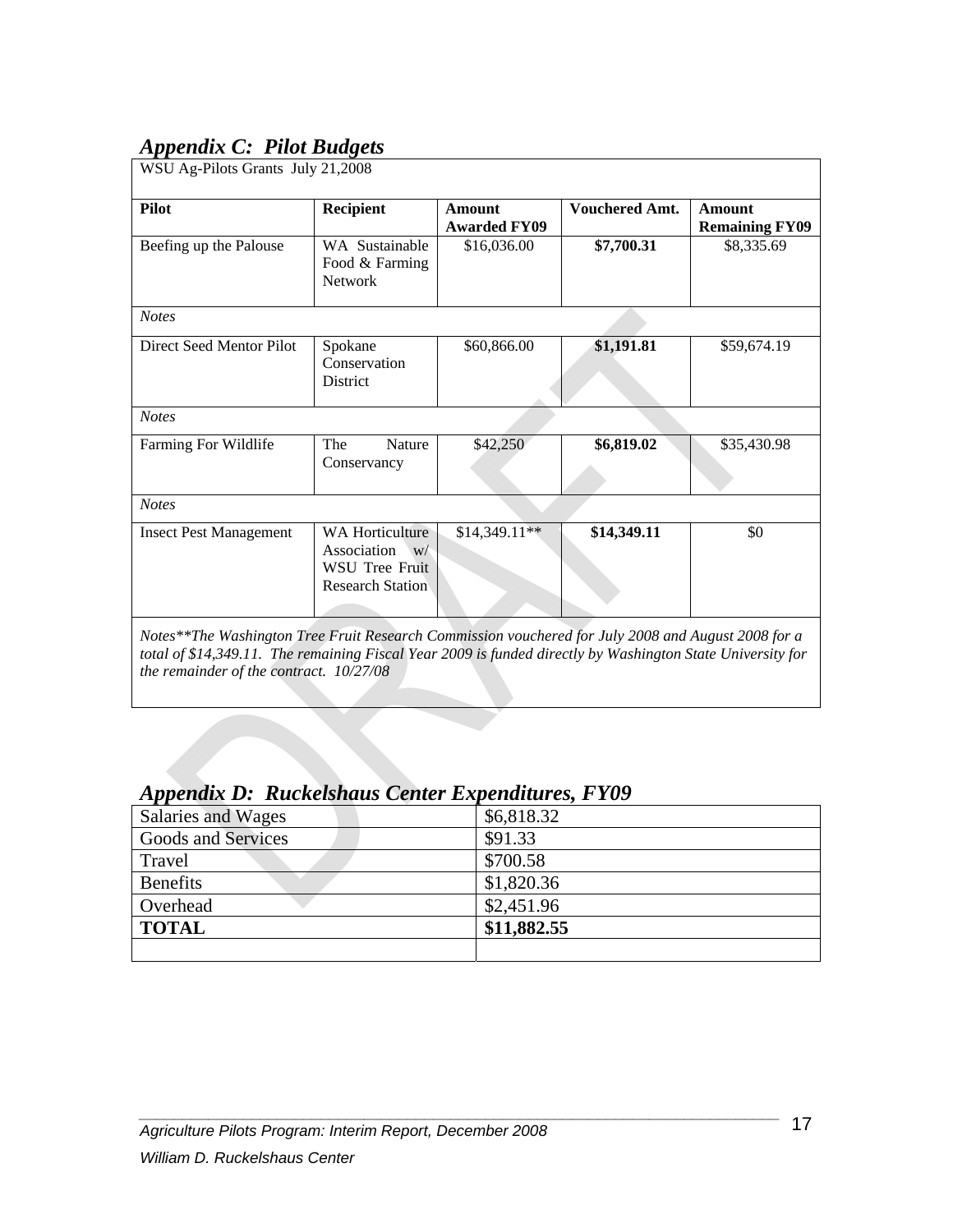# **AGRICULTURE PILOTS PROJECT**

Evaluation Survey

This is a request for participation; your responses will remain totally confidential-only researchers at Washington State University and William D. Ruckelshaus staff, who are conducting this survey as part of the evaluation of the Agriculture Pilots Project will see your answers and comments. A compilation of all survey results will appear in the Final Agriculture Pilots Report in July 2009. You may leave any questions blank that you feel uncomfortable answering. You are assured that the university and the Ruckelshaus center will maintain confidentiality of your answers and comments. (This study has been reviewed and approved by the Washington State University Institutional Review Board (IRB) for human participation.) If you have any questions or concerns regarding this evaluation study you may contact Kara Whitman at (509)338-5138, or Debra Akhbari at (206)219-2426, or email agpilots@u.washington.edu and if you have any questions or concerns about your rights as a participant you can call the WSU IRB at (509) 335- 1585 or email to irb@wsu.edu.

You have been provided a pre-addressed, postage-paid envelope for your convenience. Thank you in advance for your participation in the Agriculture Pilots Project. Your feedback is very important in determining the overall success and the future of the project.

| Kara M. Whitman, M.S.                             | Rob McDaniel, PhD             |
|---------------------------------------------------|-------------------------------|
| PhD Student, Washington State University          | Associate Director.           |
| Research Assistant, William D. Ruckelshaus Center | William D. Ruckelshaus Center |

This Survey asks questions about different aspects of your **collaborative partnership experience**, **pilot project outcomes**, and **Agriculture Pilot Project Performance**. The survey will take you about (?) minutes to complete. The survey allows you to express your opinions and provide information about your experiences. DO NOT write your name anywhere on the questionnaire; your name will not be attached to your responses.

By answering the questions on this survey, you will help the Agriculture Pilot team learn about the strengths and weaknesses of the project, and help identify needed changes and improvements for the future of the Agriculture Pilot Project.

There are no right or wrong answers on the questions included on the survey. Thoughtful and honest responses will be the most valuable information for the continuation and/or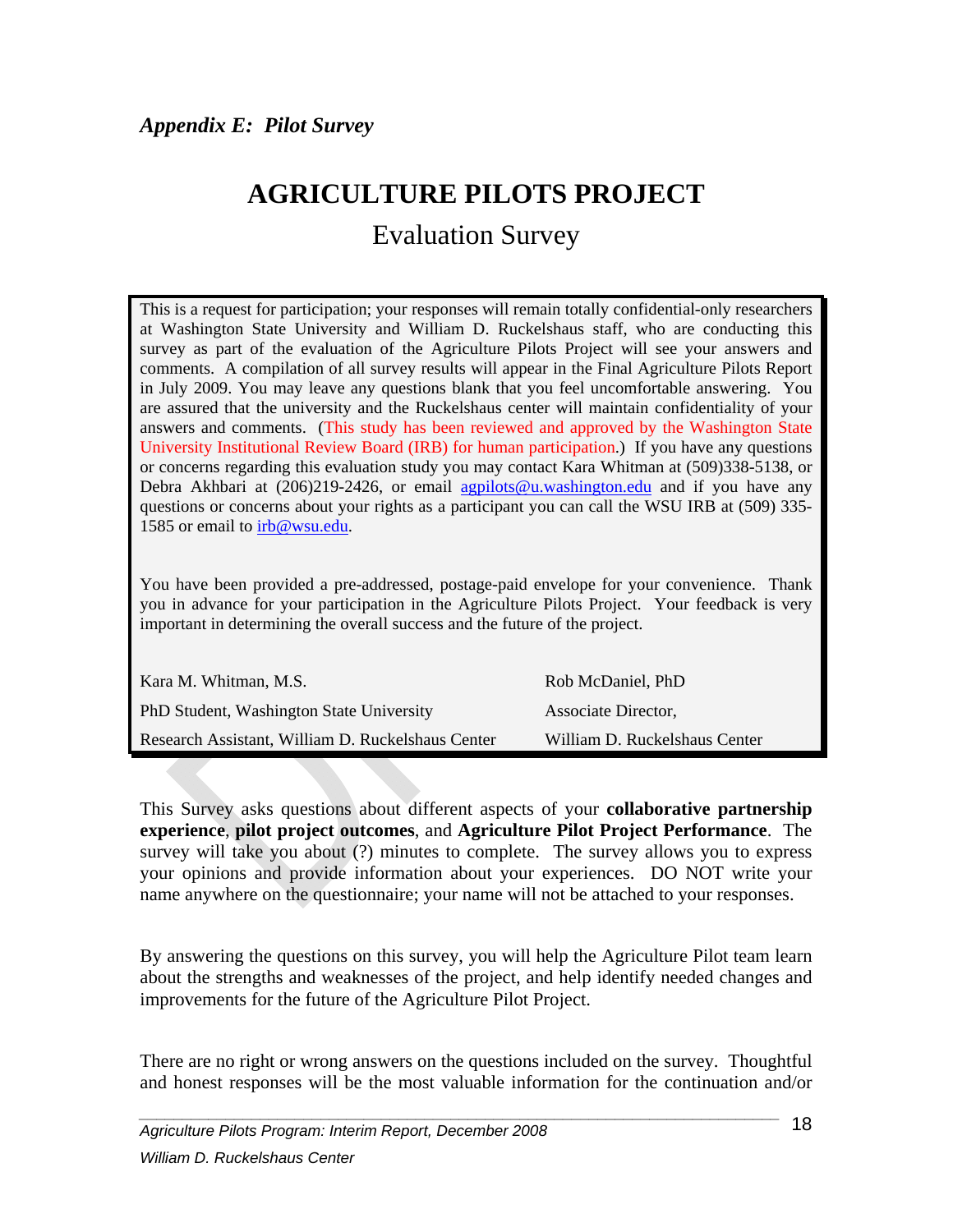improvement of the Agriculture Pilot Project. Please answer every question, and please check only one answer per question unless otherwise specified.

To complete the questionnaire:

- Please use a BLUE or BLACK ink pen.
- Be sure to read all the answer choices before marking your answer.
- Answer each question by placing a legible "X" in the box to the left of your answer, Like this: [X] Extremely Well or [X] Very Poor

## **Please identify to which group you belong:**

- □ Individual Agriculture Pilot Project Affiliated Partner
- $\Box$  Individual Agriculture Pilot Project Manager

**\*\*please answer all questions as related to the Ag. Pilot Project you are affiliated with.** 

## **1. Leadership**: (developing local leadership)

Please think about all of the people who provide either formal or informal leadership in the Agriculture Pilots Project. Please choose (to the best of your knowledge) the term that best explains the leadership effectiveness in each of the following areas:

- A. Leaders were/are\_\_\_\_\_\_\_\_\_\_\_\_\_at taking responsibility for the partnership [ ] Outstanding [ ] Fair [ ] Very Good [ ] Poor [ ] Good [ ] Don't Know B. Leaders were/are \_\_\_\_\_\_\_\_\_\_\_\_\_\_at inspiring or motivating people involved in the partnership. [ ] Outstanding [ ] Fair [ ] Very Good [ ] Poor [ ] Good [ ] Don't Know
- C. Leaders were/are example inspiring or motivating people that may be impacted by partnership and project outcomes.
	- [ ] Outstanding [ ] Fair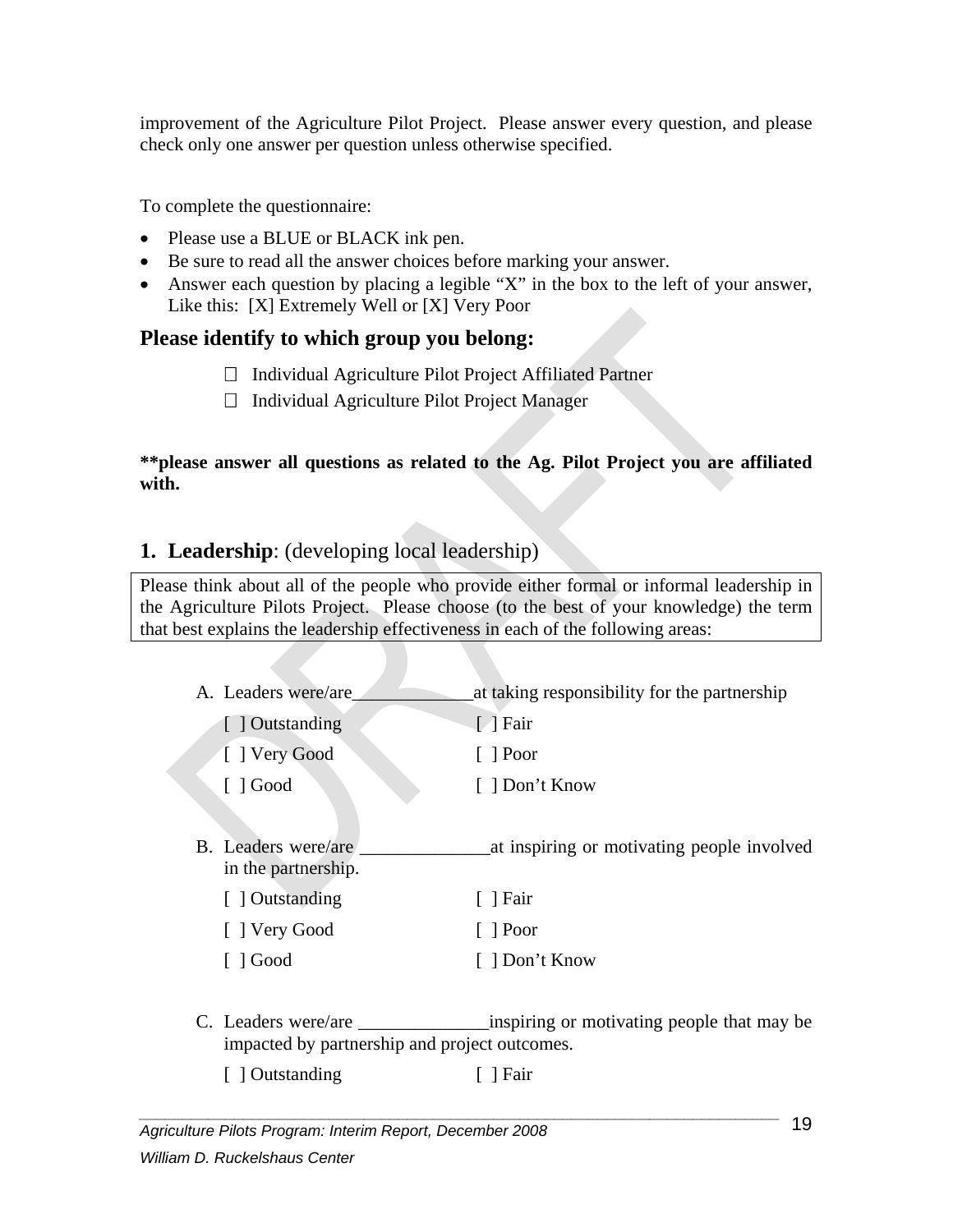| [ ] Very Good           | $\lceil$ Poor  |
|-------------------------|----------------|
| $\lceil$ $\rfloor$ Good | [ ] Don't Know |

D. Leaders were/are  $\alpha$  at including affiliated partners and others in planning and implementation throughout the duration of the Ag. Pilots project.

| [ ] Outstanding         | $\lceil$   Fair |
|-------------------------|-----------------|
| [ ] Very Good           | $\lceil$   Poor |
| $\lceil$ $\rfloor$ Good | [ ] Don't Know  |

E. Leaders were/are \_\_\_\_\_\_\_\_\_\_\_\_\_\_at communicating the vision and outcomes of the partnership.

| [ ] Outstanding         | ↑ Pair                 |
|-------------------------|------------------------|
| [ ] Very Good           | $\lceil \ \rceil$ Poor |
| $\lceil$ $\rfloor$ Good | [ ] Don't Know         |

F. Leaders were/are \_\_\_\_\_\_\_\_\_\_\_\_\_\_at fostering trust, respect, inclusiveness and openness in the partnership.

| [ ] Outstanding | $\lceil \cdot \rceil$ Fair |
|-----------------|----------------------------|
|                 |                            |

- [ ] Very Good [ ] Poor
- [ ] Good [ ] Don't Know
- G. Leaders were/are \_\_\_\_\_\_\_\_\_\_\_\_\_\_at combining the perspectives, resources, and skills of partners.
	- [ ] Outstanding [ ] Fair [ ] Very Good [ ] Poor [ ] Good [ ] Don't Know
- H. Leaders were/are\_\_\_\_\_\_\_\_\_\_\_\_\_\_at fostering new and creative thinking.
	- [ ] Outstanding [ ] Fair [ ] Very Good [ ] Poor [ ] Good [ ] Don't Know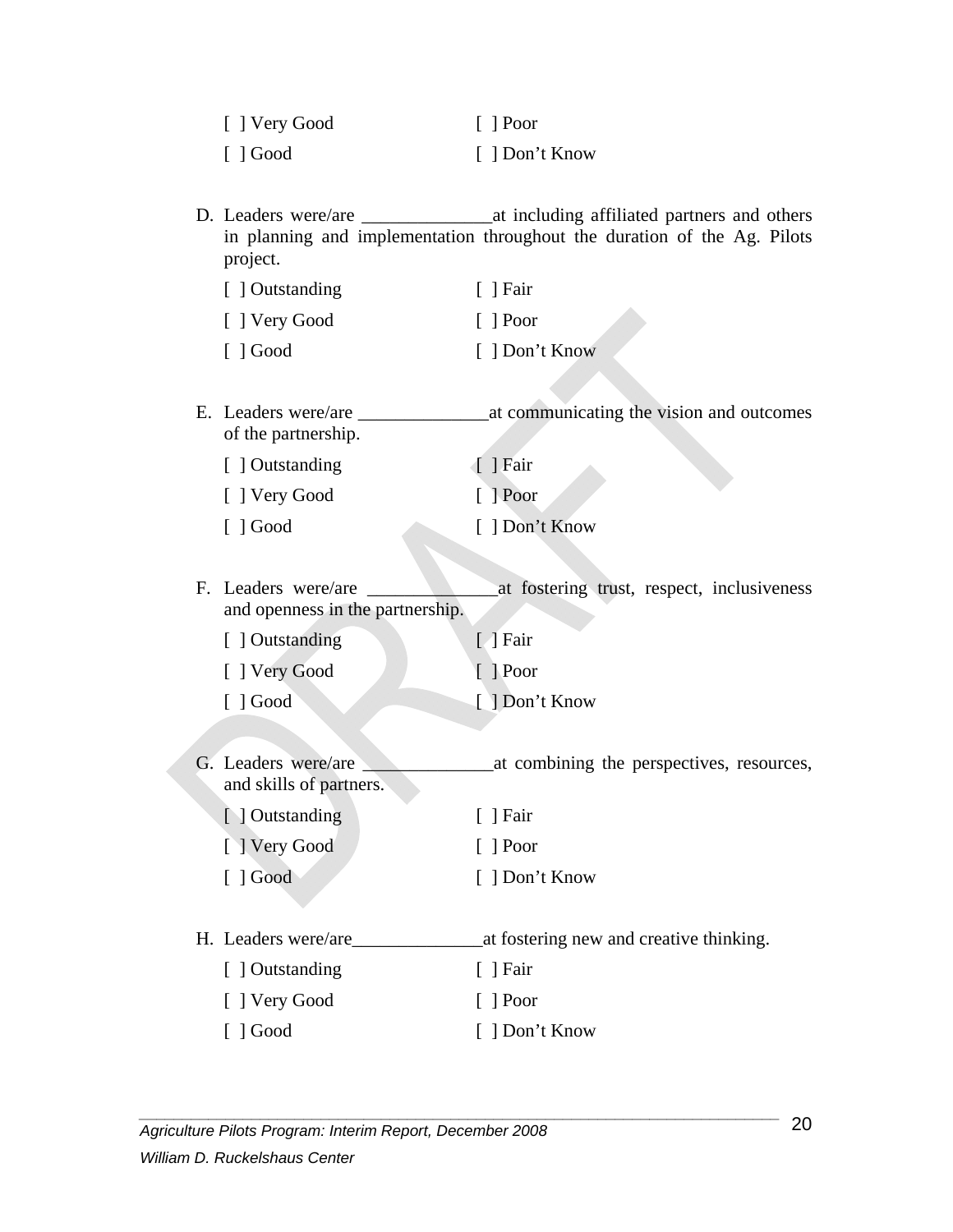**Please elaborate on leadership performance that either helped or hindered the success of the project and on how leadership may be improved if the project was/is to continue, comment in the space below.** 

| Comment: |  |
|----------|--|
|          |  |
|          |  |
|          |  |
|          |  |
|          |  |
|          |  |
|          |  |
|          |  |
|          |  |

## **2. Synergy and Momentum: Gains through collective Action, and New or improved working relationships.**

Please think about the overall success to date of the Ag Pilots partnerships when answering the following questions.

A. Through the collaborative partnership, how well is the the Ag. Pilots project strengthening already existing partnerships and relationships between *organization/farm/individual* and other *organizations*?

| [ ] Extremely Well | [ ] Not So Well     |
|--------------------|---------------------|
| [ ] Very Well      | [ ] Not Well at All |
| [ ] Somewhat Well  | [ ] Don't Know      |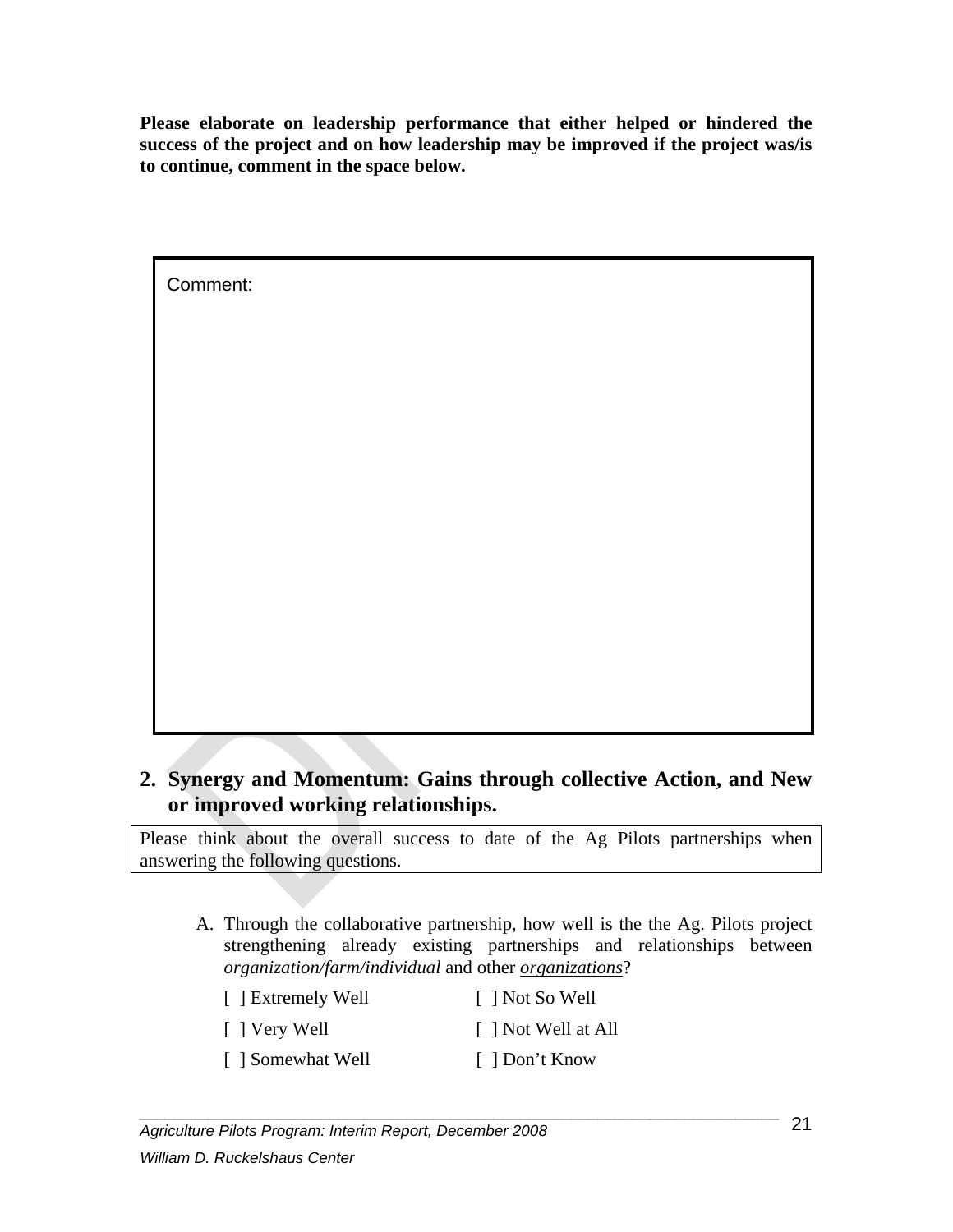B. Through the collaborative partnership, how well is the the Ag. Pilots project strengthening already existing partnerships and relationships between *organization/farm/individual* and other *farms and/or individuals.*

| [ ] Extremely Well | [ ] Not So Well     |
|--------------------|---------------------|
| [ ] Very Well      | [ ] Not Well at All |
| [ ] Somewhat Well  | [ ] Don't Know      |

C. Through the collaborative partnership, the Ag. Pilot project is doing \_\_\_\_\_\_\_\_\_\_\_\_\_at fostering **new partnerships and/or relationships** with other *organizations*.

| [ ] Extremely Well | [ ] Not So Well     |
|--------------------|---------------------|
| [ ] Very Well      | [ ] Not Well at All |
| [ ] Somewhat Well  | [ 1 Don't Know      |

If new partnerships or relationships were formed with other organizations during the project, please list them?

\_\_\_\_\_\_\_\_\_\_\_\_\_\_\_\_\_\_\_\_\_\_\_\_\_\_\_\_\_\_\_\_\_\_\_\_\_\_\_\_\_\_\_\_\_\_\_\_\_\_\_\_\_\_\_\_\_\_\_\_\_\_\_ \_\_\_\_\_\_\_\_\_\_\_\_\_\_\_\_\_\_\_\_\_\_\_\_\_\_\_\_\_\_\_\_\_\_\_\_\_\_\_\_\_\_\_\_\_\_\_\_\_\_\_\_\_\_\_\_\_\_\_\_\_\_\_  $\blacksquare$ 

D. Through the collaborative partnership, the Ag. Pilot project is doing \_\_\_\_\_\_\_\_\_\_\_\_\_at fostering **new partnerships and/or relationships** with other *farms and/or individuals*.

| <b>Extremely Well</b> | I Not So Well       |
|-----------------------|---------------------|
| I Very Well           | [ ] Not Well at All |

[ ] Somewhat Well [ ] Don't Know

If new partnerships or relationships were formed with other farms and/or individuals during the project, please list them?

\_\_\_\_\_\_\_\_\_\_\_\_\_\_\_\_\_\_\_\_\_\_\_\_\_\_\_\_\_\_\_\_\_\_\_\_\_\_\_\_\_\_\_\_\_\_\_\_\_\_\_\_\_\_\_\_\_\_\_\_\_\_\_

- E. Affiliated partners were/are \_\_\_\_\_\_\_\_\_\_\_\_\_\_\_\_\_\_\_\_ in the planning stages of the pilot project.
	- [ ] Extremely Important [ ] Not So Important
	- [ ] Very Important [ ] Not Important at All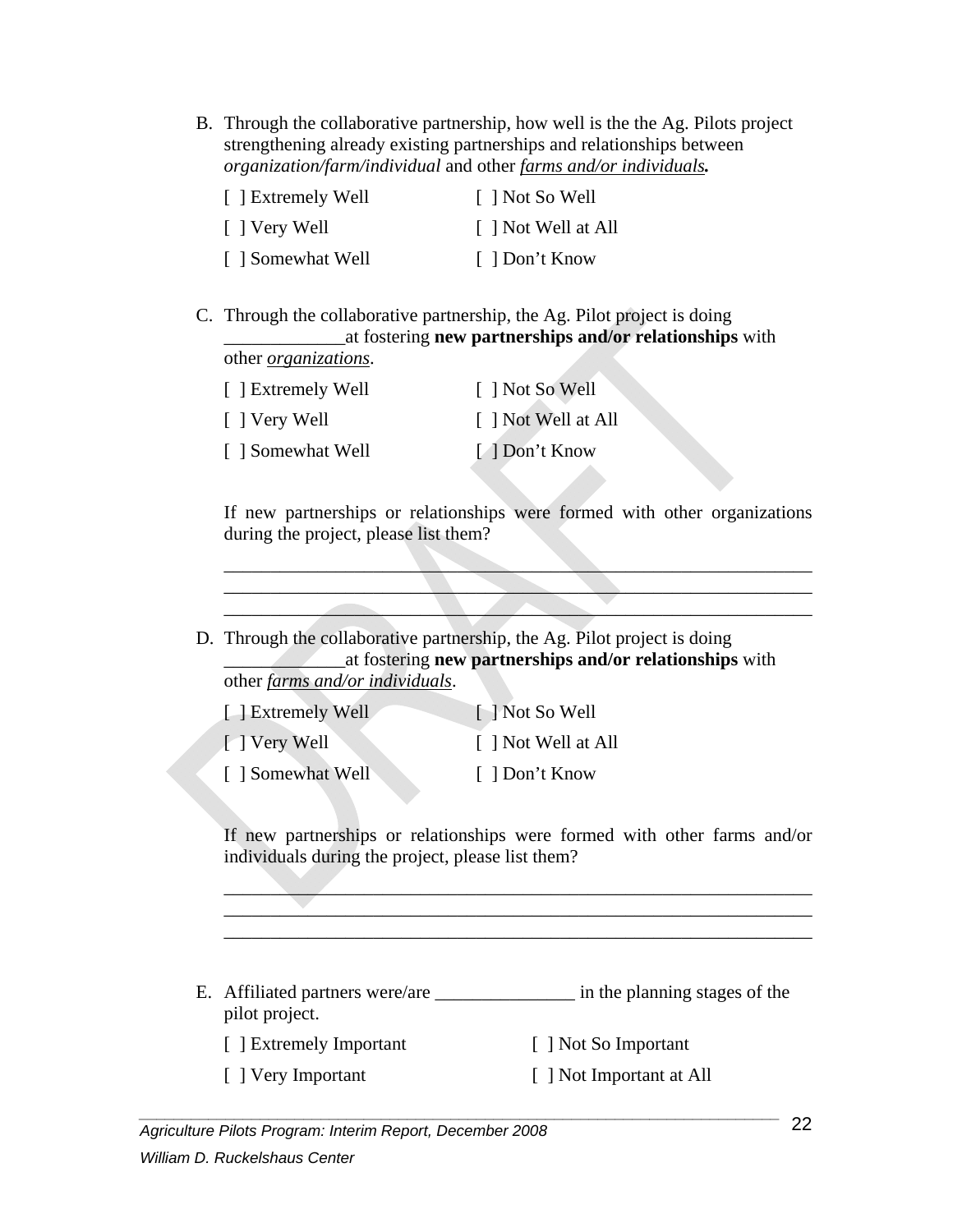|  |  | [ ] Somewhat Important |  |
|--|--|------------------------|--|
|--|--|------------------------|--|

[ ] Don't Know

- F. Affiliated partners were/are \_\_\_\_\_\_\_\_\_\_\_\_\_\_\_ in the implementation and completion of the pilot project.
	- [ ] Extremely Important [ ] Not So Important
	-
	-
- 
- [ ] Very Important [ ] Not Important at All
- [ ] Somewhat Important [ ] Don't Know
- G. Others (besides project managers and affiliated partners) were/are \_\_\_\_\_\_\_\_\_\_\_\_\_\_\_ in the implementation/completion of the pilot project.
	- [ ] Extremely Involved [ ] Not So Involved
	-

[ ] Very Involved [ ] Not Involved at All

- [ ] Somewhat Involved [ ] Don't Know
	-

If others were involved who were they?

H. Through the collaborative partnership, the Ag. Pilot project \_\_\_\_\_\_\_\_\_\_\_\_\_\_\_\_\_ access to scientific knowledge and/or data. (Not sure you can ask this question yet… unless you qualify it by prefacing with the phrase… "To date")

\_\_\_\_\_\_\_\_\_\_\_\_\_\_\_\_\_\_\_\_\_\_\_\_\_\_\_\_\_\_\_\_\_\_\_\_\_\_\_\_\_\_\_\_\_\_\_\_\_\_\_\_\_\_\_\_\_\_\_\_\_\_\_  $\blacksquare$  $\blacksquare$ 

- [ ] Dramatically Increased [ ] Did Not Increase [ ] Increased [ ] Reduced [ ] Slightly Increased [ ] Don't Know
- I. The likelihood that this partnership will continue beyond the Agriculture Pilot Funding is
	- [ ] Extremely Likely [ ] Not Likely [ ] Very Likely [ ] Definitely Not [ ] Likely [ ] Don't Know
- J. The likelihood that this partnership will or already is pursuing continuing funding is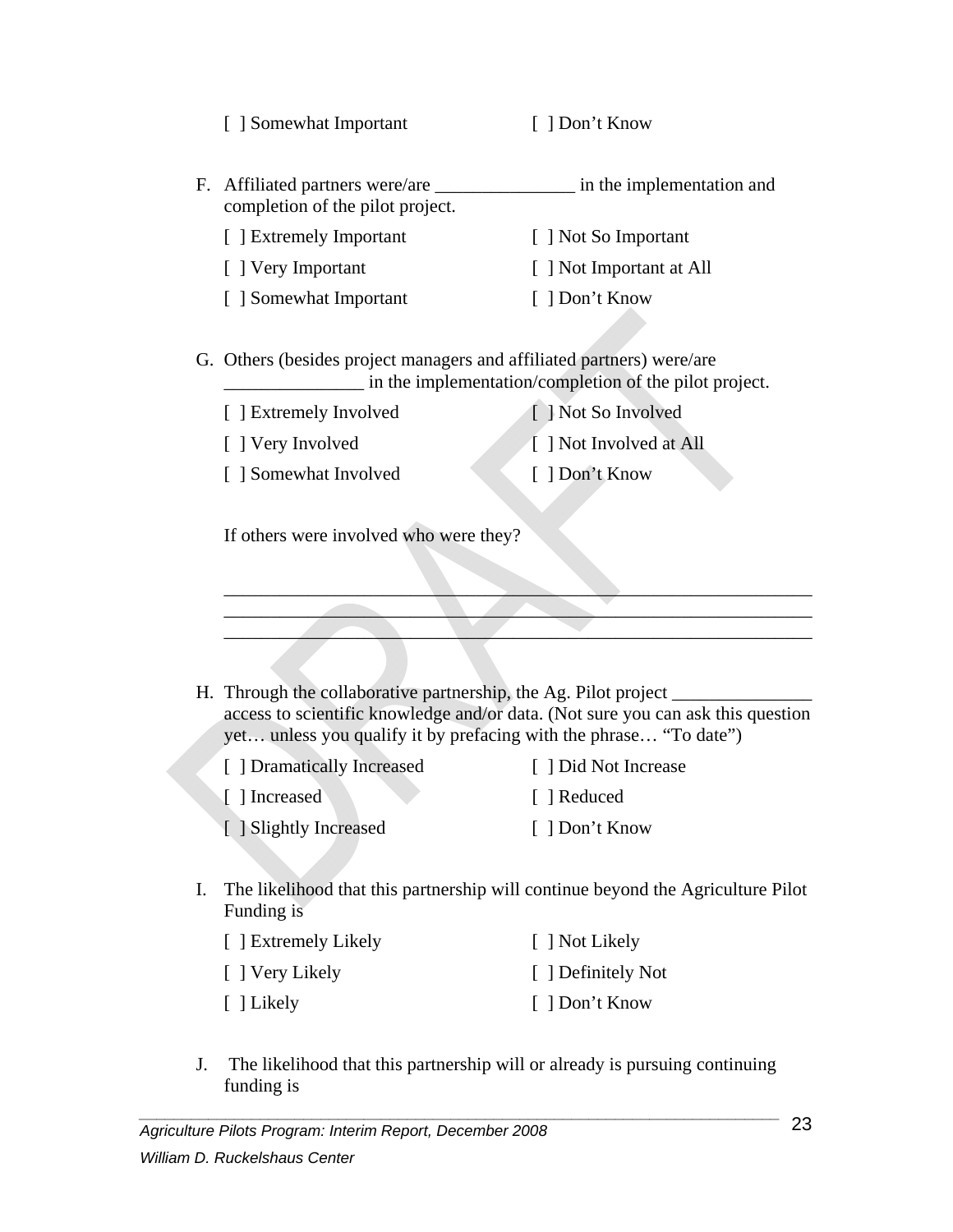| [ ] Already Pursuing | [ ] Likely     |
|----------------------|----------------|
| [ ] Extremely Likely | [ ] Unlikely   |
| [ ] Very Likely      | [ ] Don't Know |

**Please elaborate on the outcomes (partnerships/increased knowledge etc) of the collaborative partnership, and discuss improvements that could be made. Please comment in the space below** 

| Comment: |  |  |  |
|----------|--|--|--|
|          |  |  |  |
|          |  |  |  |
|          |  |  |  |
|          |  |  |  |
|          |  |  |  |

#### **3. Project Coordination and Management: individual Pilot Projects as well as overall Ag. Pilot Project.**

Please think about the administration and management activities of individual Ag. Pilot Projects. Please rate the effectiveness in carrying out each of the following partnership activities:

A. Coordinating communication among partners currently is.

| [ ] Outstanding | [ ] Fair       |
|-----------------|----------------|
| [ ] Very Good   | $\vert$   Poor |

[ ] Good [ ] Don't Know

B. Coordinating communication with people and with organizations outside the partnership currently is.

[ ] Outstanding [ ] Fair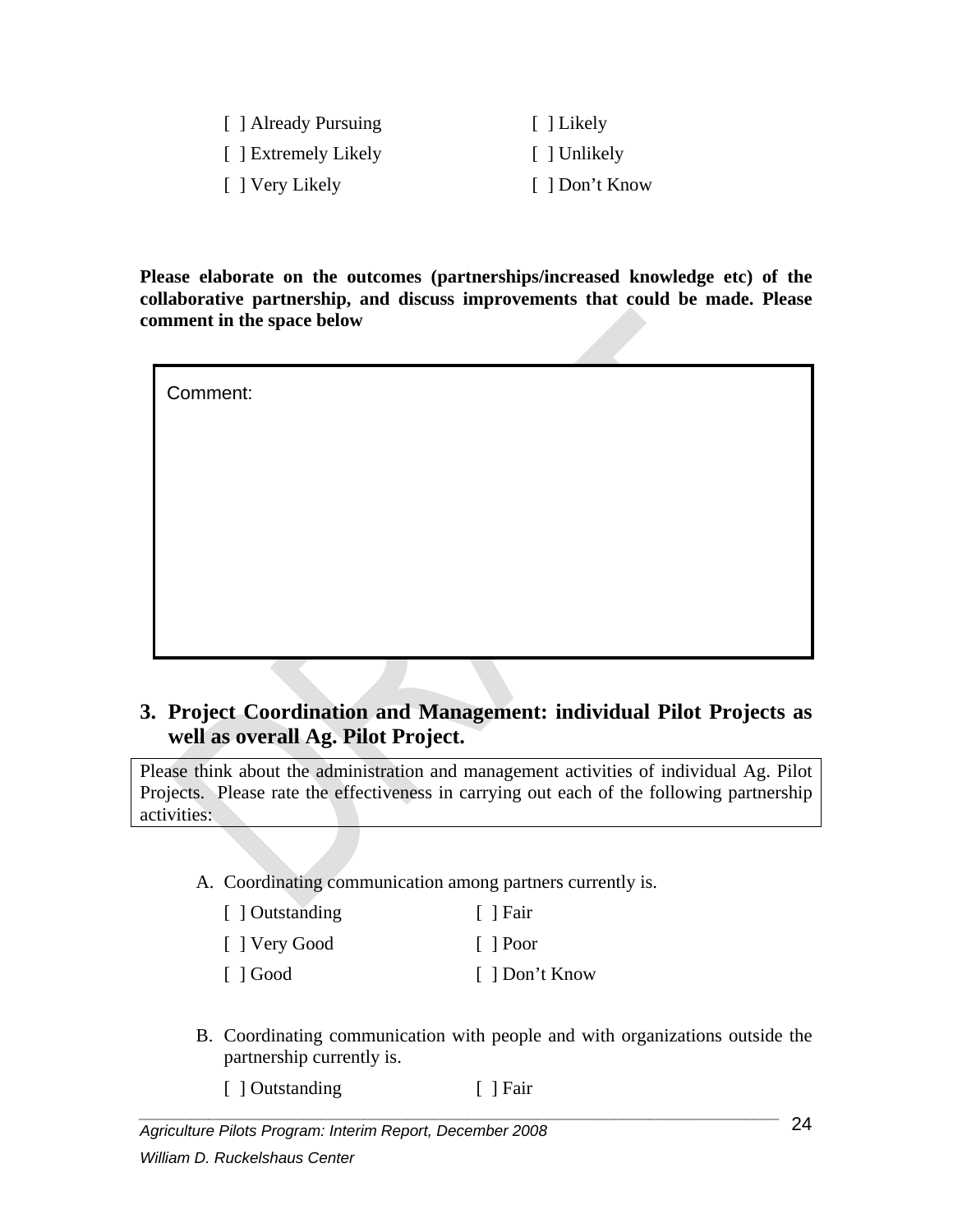| [ ] Very Good           | $\lceil$   Poor |
|-------------------------|-----------------|
| $\lceil$ $\rfloor$ Good | [ ] Don't Know  |

C. Organizing partnership activities, including projects and meetings.

| [ ] Outstanding | Fair           |
|-----------------|----------------|
| [ ] Very Good   | $\vert$   Poor |
| $\Box$ Good     | [ ] Don't Know |

D. Applying for and managing grants and funds. (not sure this question is relevant at this point in time.)

| [ ] Outstanding         | $\lceil$   Fair |  |
|-------------------------|-----------------|--|
| [ ] Very Good           | $[$ Poor        |  |
| $\lceil$ $\rfloor$ Good | [ ] Don't Know  |  |

E. Preparing materials that inform partners and help them make timely decisions.

| [ ] Outstanding         | $\lceil$   Fair       |
|-------------------------|-----------------------|
| [ ] Very Good           | $[$ Poor              |
| $\lceil$ $\rfloor$ Good | [ <i>A</i> Don't Know |

F. Evaluating the progress and impact of the partnership to date.

| [ ] Outstanding         | $\lceil$   Fair |
|-------------------------|-----------------|
| [ ] Very Good           | $\vert$   Poor  |
| $\lceil$ $\rfloor$ Good | [ ] Don't Know  |

G. Minimizing barriers to participation in the partnership's meetings and activities (example: convenient places and times)

| $\lceil$   Fair |
|-----------------|
| $\vert$   Poor  |
| [ ] Don't Know  |
|                 |

A. Communication between OFM, Conservation Commission, Ruckelshaus Center, Oversight Committee and Project Managers.

| [ ] Outstanding | $\lceil$   Fair |
|-----------------|-----------------|
| [ ] Very Good   | $\lceil$   Poor |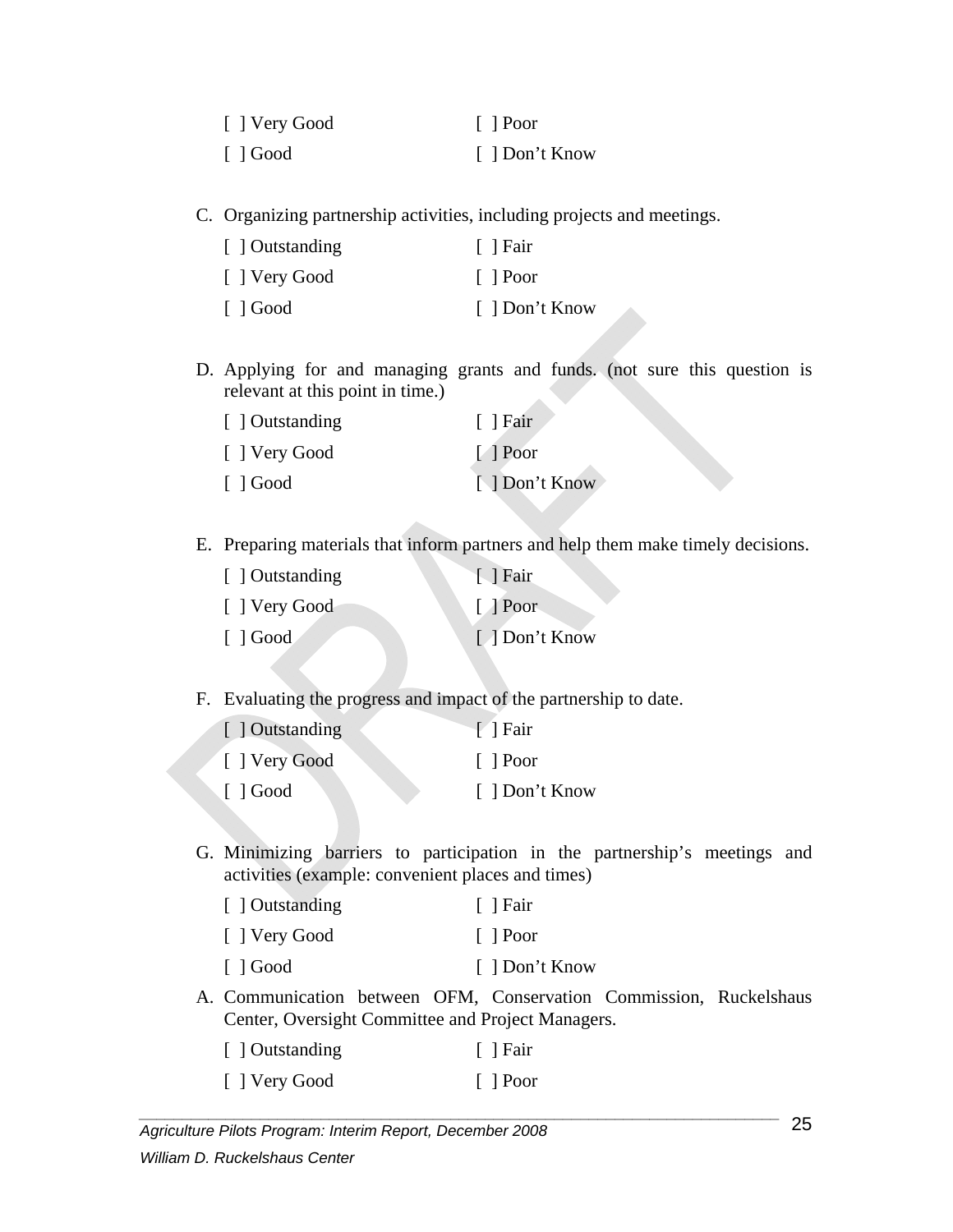[ ] Good [ ] Don't Know **Please elaborate on Ag. Pilot management and discuss ways that may improve** 

**communication within, and administration of the program below:** 

Comments:

**4. Innovation, Impact, and Replication**: (new approaches or practices, combining tried and true practices in new ways, likelihood of replication, impact on the agricultural sector)

Please think about the future implications and applicability of each individual Agriculture Pilot Project when answering the following questions. Please answer "yes" or "no" or "Don't Know", then explain in the comment box below.

A. Is there current interest about the outcomes/applicability of the Ag. Pilot project from the larger agricultural community?

[ ] Yes [ ] No [ ] Don't Know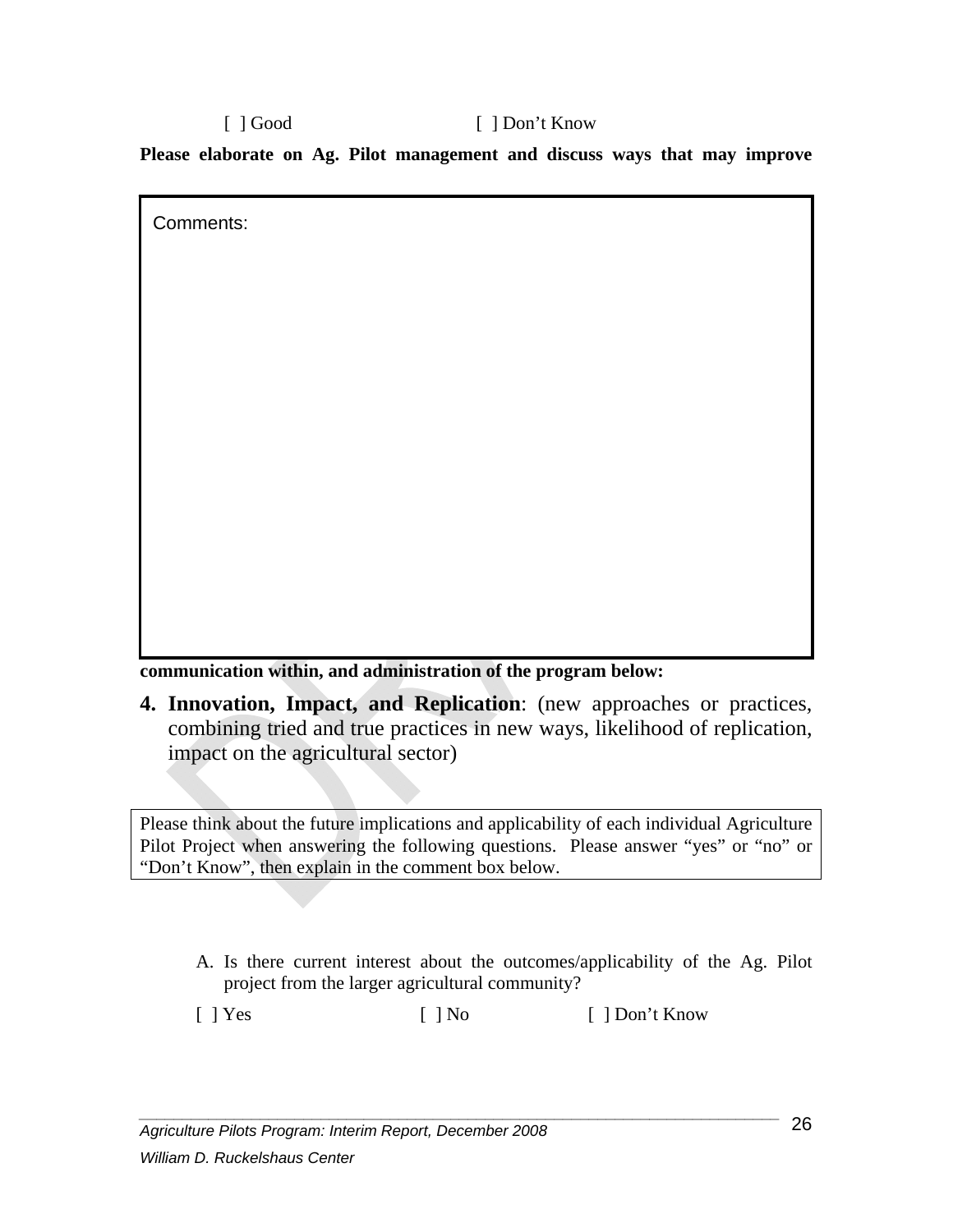B. Will implementation require new skills of the agricultural community?

| $[$ ] Yes | $[$ ] No | [ ] Don't Know |  |
|-----------|----------|----------------|--|
| Comment:  |          |                |  |
|           |          |                |  |
|           |          |                |  |
|           |          |                |  |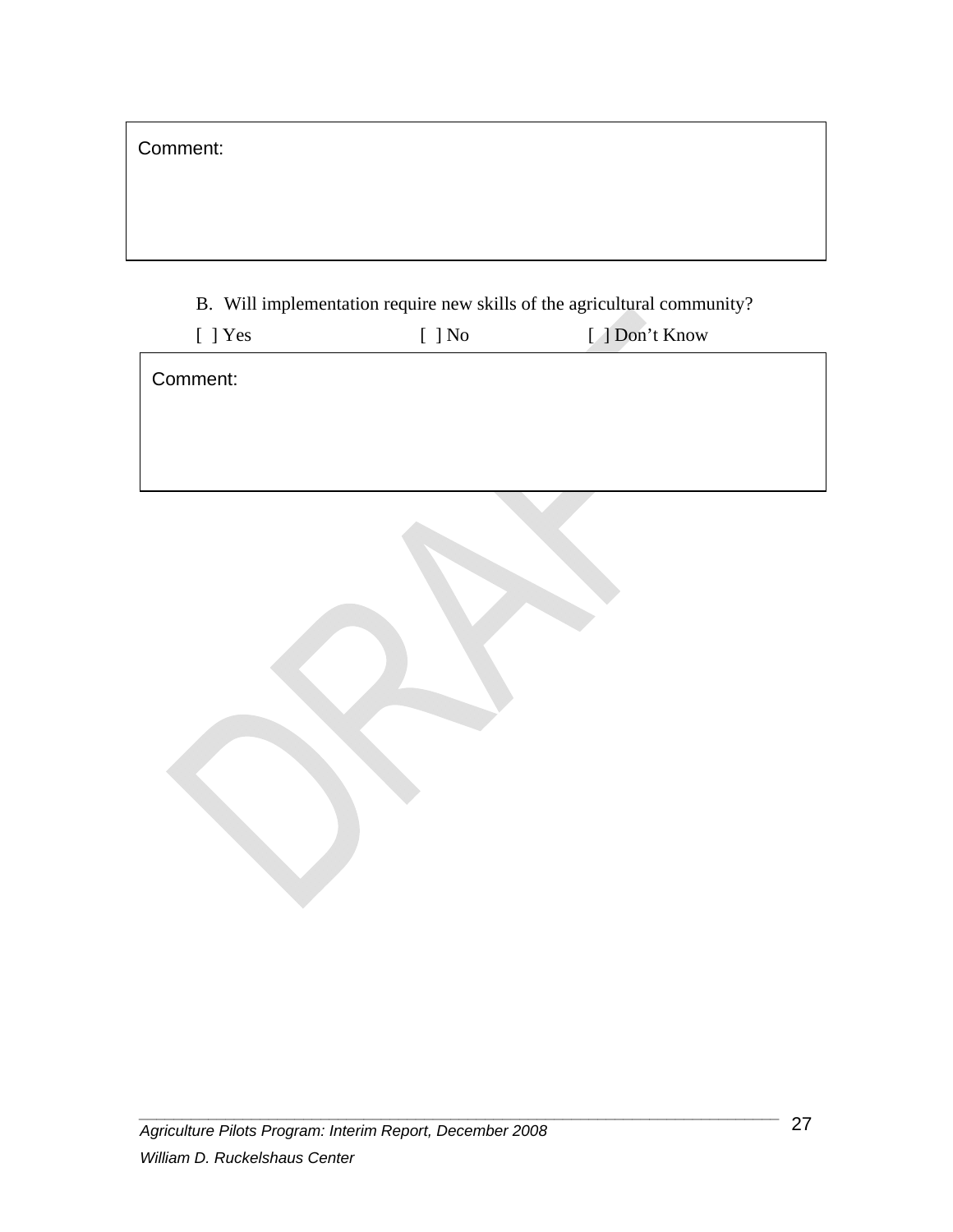**As the Agriculture Pilot Program is in the Proof of Concept phase we are very interested in any comments you would like to make on any aspect of the Agriculture Pilots Program that will help improve implementation in the future. (attach additional sheets if you wish)** 

# **Thank you very much for your participation in this important survey!**